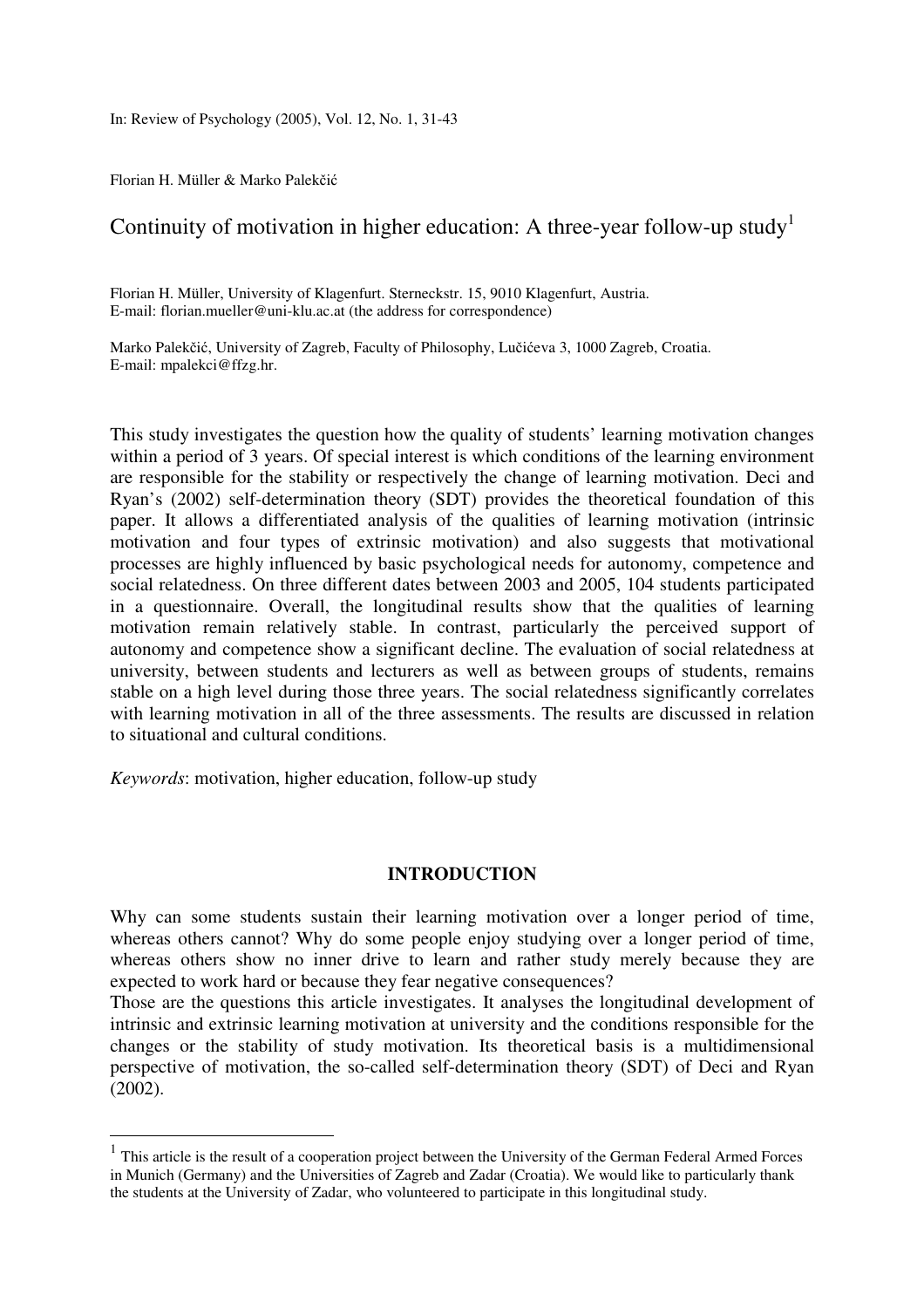Over the last decades, many empirical studies were published providing a longitudinal analysis of the development and the conditions of learning motivation. The majority of these studies concentrated on school education or vocational education (Baumert & Köller, 1998; Gottfried, Fleming, & Gottfried, 2001; Hardt, Zaib, Kleinbeck & Metz-Göckel, 1996; Harter, 1981; Helmke, 1993; Lepper, Henderlong, & Iyengar, 2002; Lewalter, Wild, & Krapp, 2001; Otis, Grouzet, & Pelletier, 2005; Prenzel, Kramer, & Drechsel, 2001; Wigfield & Harold, 1997; Wong, Wiest, & Cusick, 2002).

This research demonstrated that closely connected concepts, such as intrinsic motivation, interest<sup>2</sup> or enjoyment, tend to deteriorate over the years. This seems to be particularly the case in elementary and secondary school (Anderman & Maehr, 1994).

We will now briefly review exemplary longitudinal studies investigating the dynamics of learning motivation or related concepts:

Generally, we can identify a trend of decline concerning intrinsic motivation and subjectrelated interest in elementary school and early adolescence. Not until later adolescence learning motivation stabilizes increasingly (Gottfried et al., 2001; Todt, 1990). Hence, there are studies that reveal a decrease of interest in vocational education, but in general motivational variables here remain relatively stable (K.-P. Wild & Krapp, 1996). At university or for further education we find an even stronger stabilization of intrinsic motivation for specific subjects. One reason appears to be that – compared to primary and secondary education – students are granted more autonomous options concerning the choice of their subjects or what they want to study in the first place. This enhances the congruence between personal interest and learning contents. Furthermore, increasingly with age, the development of one's identity strengthens personal dispositions, talents and interests and people generally feel more certain about their actual goals and abilities (development of a more realistic self-concept) (Baumert & Köller, 1998; Todt, 1990).

Whereas there are several studies concerned with elementary and secondary education, the research on tertiary education is sparse. We know relatively little about the development and conditions of motivational variables at university. So far, only a few longitudinal studies were conducted (e.g., Fazey & Fazey, 1998; Lewalter, 2002). Yet, we believe that it is also highly relevant for higher education to find out how especially intrinsic motivation, which supports learning, can be increased or at least sustained, so that students can identify with their course of studies.

Based on the "academic motivation scale" (Vallerand et al., 1992), Fazey and Fazey (1998) assessed university students in a two-year longitudinal study and discovered a surprisingly high level of stability for the sub-scales of intrinsic and extrinsic motivation. Overall, the results showed a higher level of intrinsic motivation and identification with education goals, compared to extrinsic motivation. Only very few students were amotivated. However, Fazey and Fazey's research could not derive information about the conditions of the high stability of motivational variables. It appears to be generally problematic for longitudinal studies to learn more about the conditions of learning motivation. Therefore, only a few variables have been identified so far concerning the influence on learning settings at schools and universities, which could explain the dynamics of non-cognitive learning motivation.

This paper investigates the dynamics of learning motivation in higher education and the conditions of students' learning motivation. It is based on Deci and Ryan's (2002) selfdetermination theory (SDT), which has shown to be of high relevance for the study of learning motivation: it provided the foundation for research at school (e.g., Ryan, Connell, & Grolnick, 1992), in vocational training (e.g., Prenzel, Kramer, & Drechsel, 2001; K.-P. Wild

 $\overline{a}$ 

 $2<sup>2</sup>$  The terms intrinsic motivation and interest are not used as synonyms. Here, intrinsic motivation (see, for instance, Deci, 1975) is understood as motivational orientation and interest is interpreted as a relatively stable interest or accompany interest (Krapp, 2002).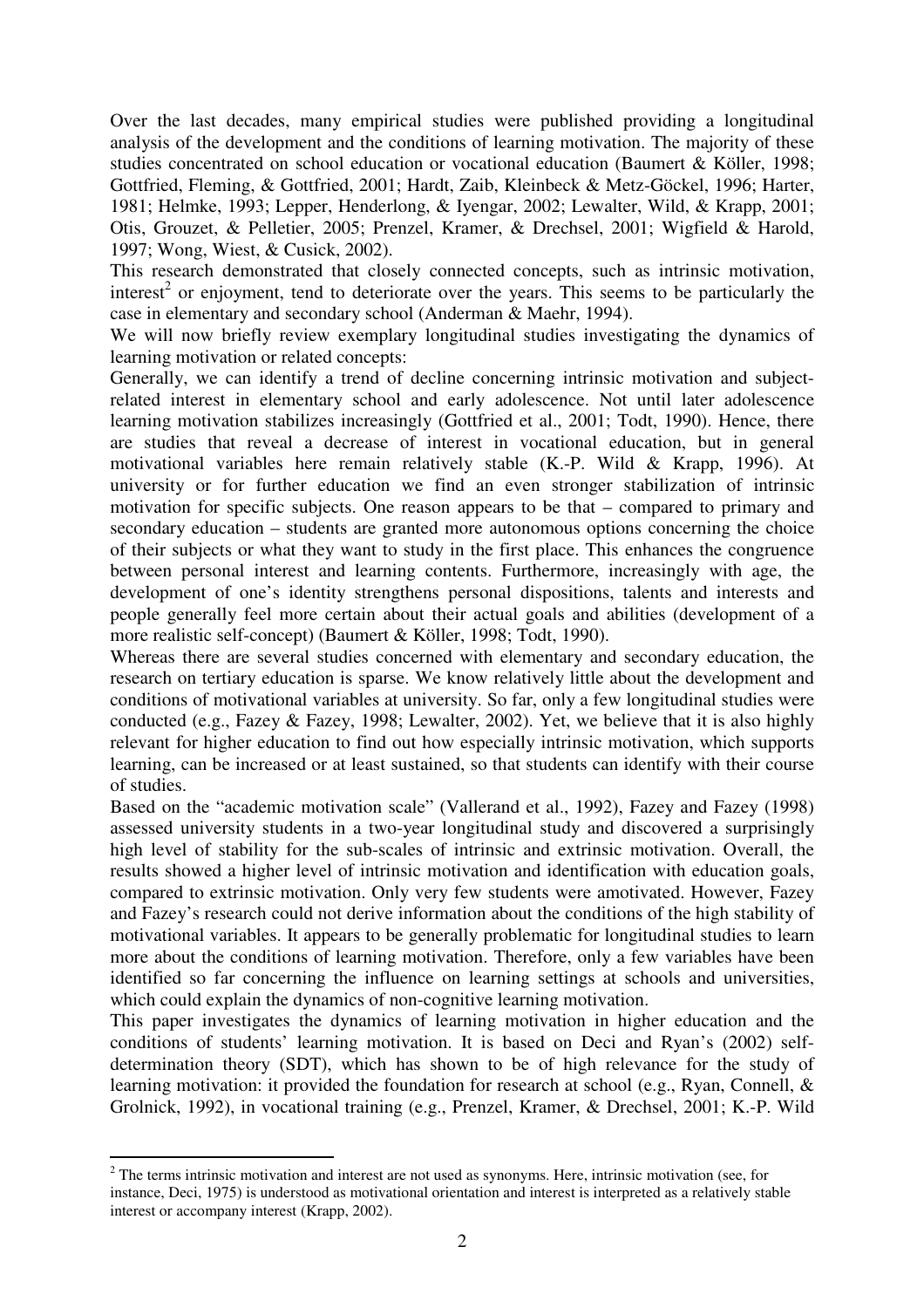& Krapp, 1996) or at university (Levesque, Zuehlke, Stanek, & Ryan, 2004; Lewalter, 2002; Müller & Louw, 2003, 2004; Williams & Deci, 1998).

In comparison to other theories of motivation the self-determination theory allows a differentiated analysis of the quality of learning motivation and postulates three basic psychological needs as conditions for the development of intrinsic (self-determined) motivation. The basic needs for autonomy, competence, and social relatedness showed to be relevant conditions of learning motivation in educational settings (see below).

The SDT have so far been confirmed in studies in the USA and Europe, as well as in Japan and Russia (see Chirkov & Ryan, 2001; Deci & Ryan, 2002), South Africa (Müller & Louw, 2004) or Bulgaria (Deci et al., 2001). In Eastern Europe a longitudinal study has not yet been conducted to explore the learning motivation and its conditions inside or outside educational institutions. However, recently a few cross-sectional analyses of higher education in Croatia were introduced, which were based on the SDT (Müller & Palekčić, 2005; Palekčić & Müller, 2004; Palekčić, Radeka, Petani, & Müller, 2004).

With these findings concerning the Croatian higher education system we designed a three year longitudinal research. Its results are presented in this paper. The goal of this article is (a) to gain information about the stabilities and instabilities of learning motivation processes at university, and (b) to determine the significance of perceived basic needs in teaching-learning environment for the learning motivation at university. We will first provide an outline of the self-determination theory, before discussing its relevance for educational sciences.

# *The self-determination theory (SDT)*

The classic distinction between intrinsic and extrinsic motivation (Deci, 1975), provided the basis for Deci and Ryan's (2002) development of the so-called self-determination theory (SDT). According to Deci and Ryan, intrinsically motivated behavior represents the prototype of self-determined behaviors and as such can be described as "wholly volitional, as representative of and emanating from one's sense of self" (Deci & Ryan, 1994, p. 5). Intrinsically motivated behavior is associated with curiosity, exploration, spontaneity and interest. In contrast, extrinsically motivated behaviors are undertaken to attain an end state that is separate from the actual behavior. The motive hence is determined by external contingencies.

Many studies have treated intrinsic and extrinsic motivation as binary oppositions. The SDT, however, provides a differentiated understanding of motivation. A dichotomous conception of intrinsic and extrinsic motivation results in simplifying analyses and research findings point out that there are forms of extrinsically motivated behavior, which can be self-determined. A student of economics, for example, can enjoy his studies, can be very interested and can perceive himself as self-determined (and hence be intrinsically motivated), yet at the same time grades and his future professional status might also be important to him.

Deci and Ryan (2002) therefore developed a concept that analyses extrinsic and intrinsic motivation not categorically, but instead places them on a continuum from controlled to autonomous regulation (see Figure 1). They differentiate four regulatory styles of extrinsic motivation that vary in their degree of self-determination and the level of integration of values and norms into the 'autonomous self'. Here, the autonomous self is conceptualized as the core element of personality, the central control dimension, which represents an essential aspect of a person's identity.

The figure shows the continuum of self-determination and reveals that the regulatory styles range from controlled to self-determined.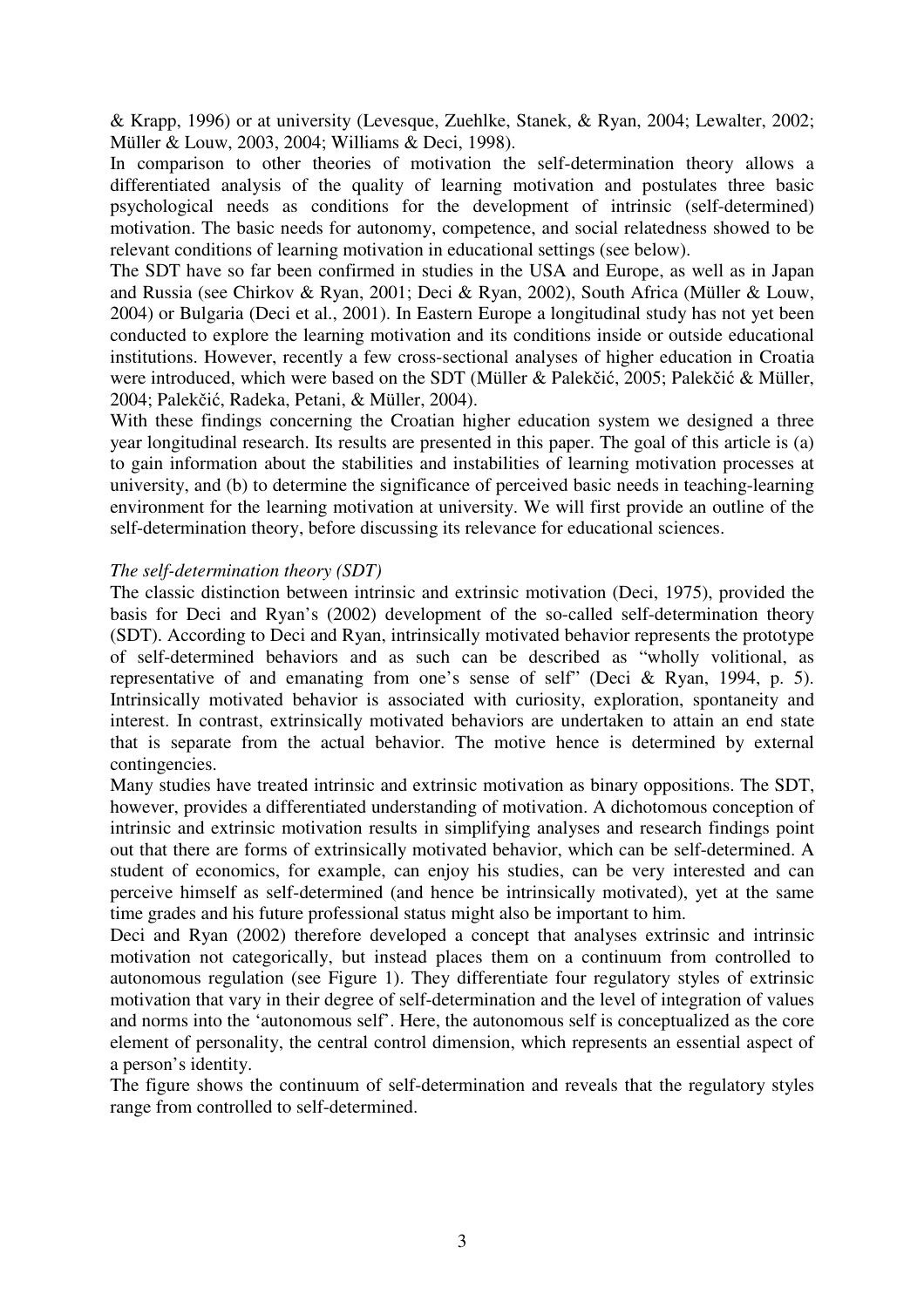

*Figure 1*. The continuum of self-determination (Deci & Ryan, 2002, p. 16)

Depending on the degree of autonomy, the continuum of self-determination differentiates between (1) amotivated behavior, (2) four regulatory styles of extrinsic motivation and (3) intrinsic motivation, as self-determined regulated motivation (Deci & Ryan, 2002):

*Amotivated:* Amotivation shows non-regulation and according to the SDT cannot be described as motivated behavior, because it is not task-oriented. Deci and Ryan (1994) speak of motivated behavior only if it is an intentional activity. Amotivated behavior refers to activities such as snoozing, relaxing or random channel-hopping.

*External regulation*: This kind of regulation depends on external contingencies, for example, to attain a reward or likewise avoid negative feedback. External regulation can be described as the 'classic' extrinsic motivation (see above).

*Introjected regulation*: Introjected regulation includes actions aimed at contingencies that relate to one's self-esteem. This could mean that a person studies in order to impress others, or because it is 'right and proper' to act in a certain way. The cause of action may come from the person him/herself, yet is hardly self-determined. It is external to the persons` sense of self. An example would be: a student attends a class only because otherwise she/he would have a bad conscience or because she/he believes that this is the right thing to do for a 'good' student. Hence, the student has internalized external expectations and the action control has moved from 'without' to 'within'. However, this form of regulation is still extrinsically motivated, because it shows a low level of self-determination.

*Identified regulation*: Here, the focus is on the personal relevance of an action. For example: a learner identifies with the values and aims of his studies and integrates them into his/her self. She/he might not be interested in a certain subject, but nevertheless the final exams and graduation are of personal relevance. The SDT believes that the learner in this case regulates his behavior according to his/her identification with long-term targets, such as his/her degree.

*Integrated regulation*: More than any form of external regulation, integrated regulation depends on self-determination. It integrates identified values into the coherent sense of self. These values coexist harmoniously along other aspects of the self (Deci & Ryan, 1994, pp. 6- 7). This regulatory style is close to intrinsic, self-determined regulation and it is difficult to differentiate empirically between intrinsic and integrated motivation. Hence, in our empirical study this regulatory style has not been considered.

However, the continuum of self-determination also describes a developmental dimension: Controlled regulations can be transformed into self-determined forms of regulation through internalization and integration processes. This is what makes this theory so interesting for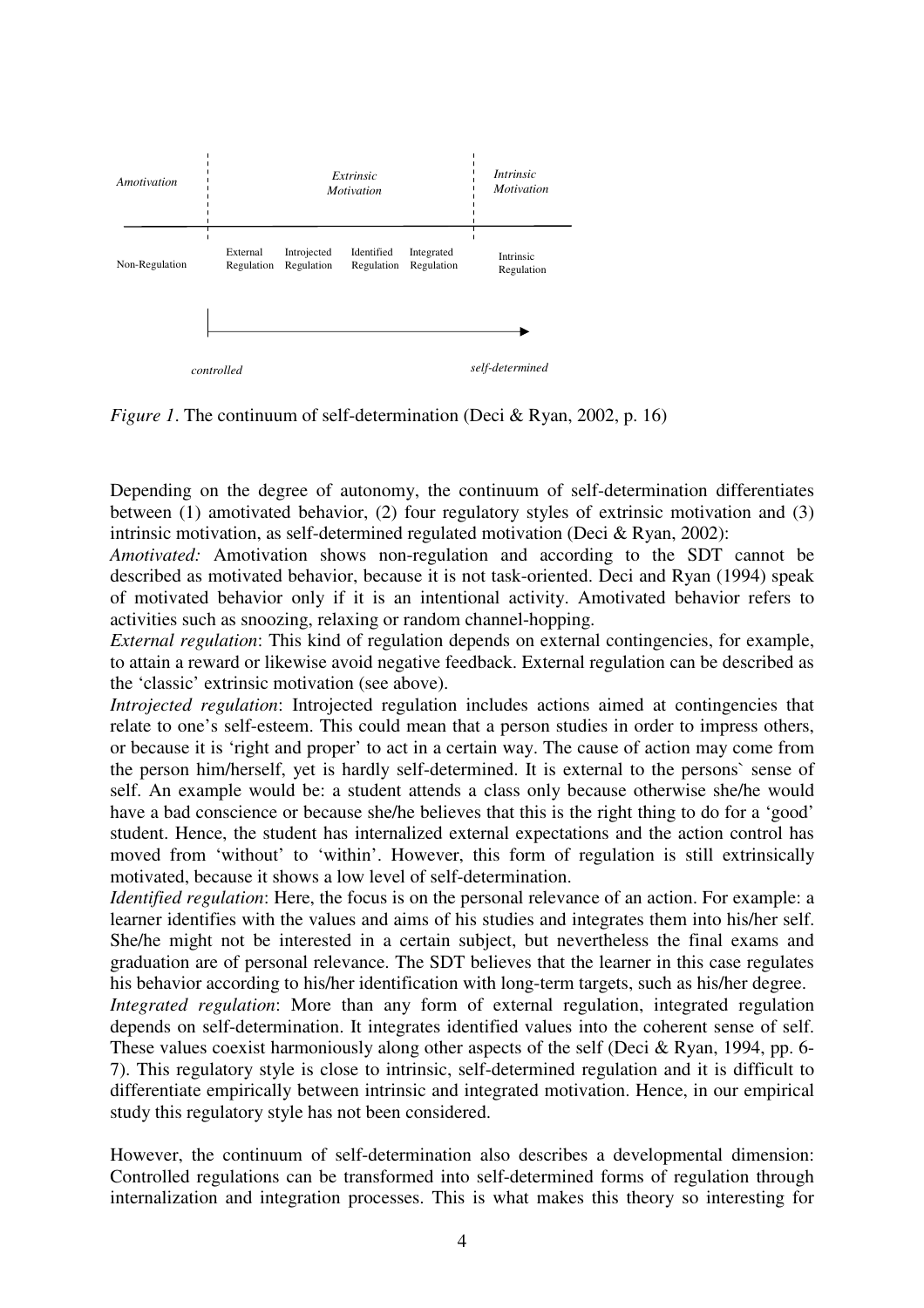educational sciences. Values and norms can be internalized and finally even integrated into the autonomous self. This describes a transformation process from external to internal. The individual him/herself is responsible for this integration, while a certain environmental context, which involves personal meaning and emotional valence, can enhance or thwart the integration (see below).

The SDT is of pedagogic relevance not only regarding the quality of learning processes and learning results, but it provides important implications on decisive motivational aspects for the learning settings, as well.

According to the SDT (Deci & Ryan, 2002), the transformation of external regulation into self-determined forms of regulation, as well as the stability of self-determined (intrinsic) motivation depends on three aspects (Black & Deci, 2000; Deci, Ryan, & Koestner, 1999; Williams & Deci, 1998): The satisfaction of the basic, innate psychological needs for *support of autonomy*, *support of competence*, and *social support*. In contrast to other theories of needs, Deci and Ryan postulate purely psychological basic needs, which they regard as universal. In this sense, the term basic need cannot be substituted by the term motive. Motives are interindividually varying action goals, whereas "... basic needs are universal - that is, they represent innate requirements rather than acquired motives. As such, they are expected to be evident in all cultures and in all development periods." (Deci & Ryan, 2002, p. 7). Basic needs now are significant, because activities which appear at first sight uninteresting (the person is therefore not intrinsically motivated) can be internalized into the autonomous self and finally even integrated, if the support of autonomy, competence and social relatedness is successful. Yet, the significance of the three basic needs for the explanation of action and experience can vary depending on the situation and the cultural context (Deci & Ryan, 2000).

*Support of Autonomy*: The theoretical concept of the need for autonomy has been repeatedly misinterpreted and used synonymously with independence. In accordance with the SDT, autonomy has to be considered as a perceived consistency between inner values, what one wants, and the perceived environment. The opposite of autonomy, therefore, is not dependence, but heteronomous control, i.e. an inner conflict between goals and experiences, between interests as well as between personal values. Following the SDT, a person is autonomous "when his or her behavior is experienced as willingly enacted and when he or she fully endorses the actions in which he or she is engaged and/or the values expressed by them" (Chirkov, Ryan, Kim, & Kaplan, 2003, p. 98). This means, it is quite possible that a person is highly dependent (the opposite of independence) on others, yet still perceives him/herself as autonomous in the sense of the SDT. In this case, the reason is that the person experiences the norms and values of societies or groups as congruent with his/her self.

*Support of competence*: The support of competence refers to instructional aspects, such as informative feedback, helpful advice provided by the lecturers or the perceived 'fit' of study requirements etc. (see below). If a person has the impression that she/he can benefit from and grow in a certain situation, this enhances the long-term processes of internalization and integration and thereby influences the development or stability of intrinsic motivation.

*Social support*: Deci and Ryan further postulate that the integration of external motivation is supported by an interpersonal interaction (with significant others such as parents, teachers, his/her boss etc.) or interaction with groups ("social relatedness"). In other words, intrinsic motivation will increase with a positive perception of the social (learning) environment, when individuals are being taken seriously, which in turn leads to the feeling of being part of a group.

This natural tendency of transformation of external regulation into self-determined regulation makes the theory particularly interesting for educational research (see e.g., Deci & Ryan, 1994; Deci et al., 1991; Reeve, 2002). The quality of motivation, however, does not only depend on the learning environment. Rather, it has to be viewed as an interdependent function of the individual and the environment. For example, personal goals and interests are of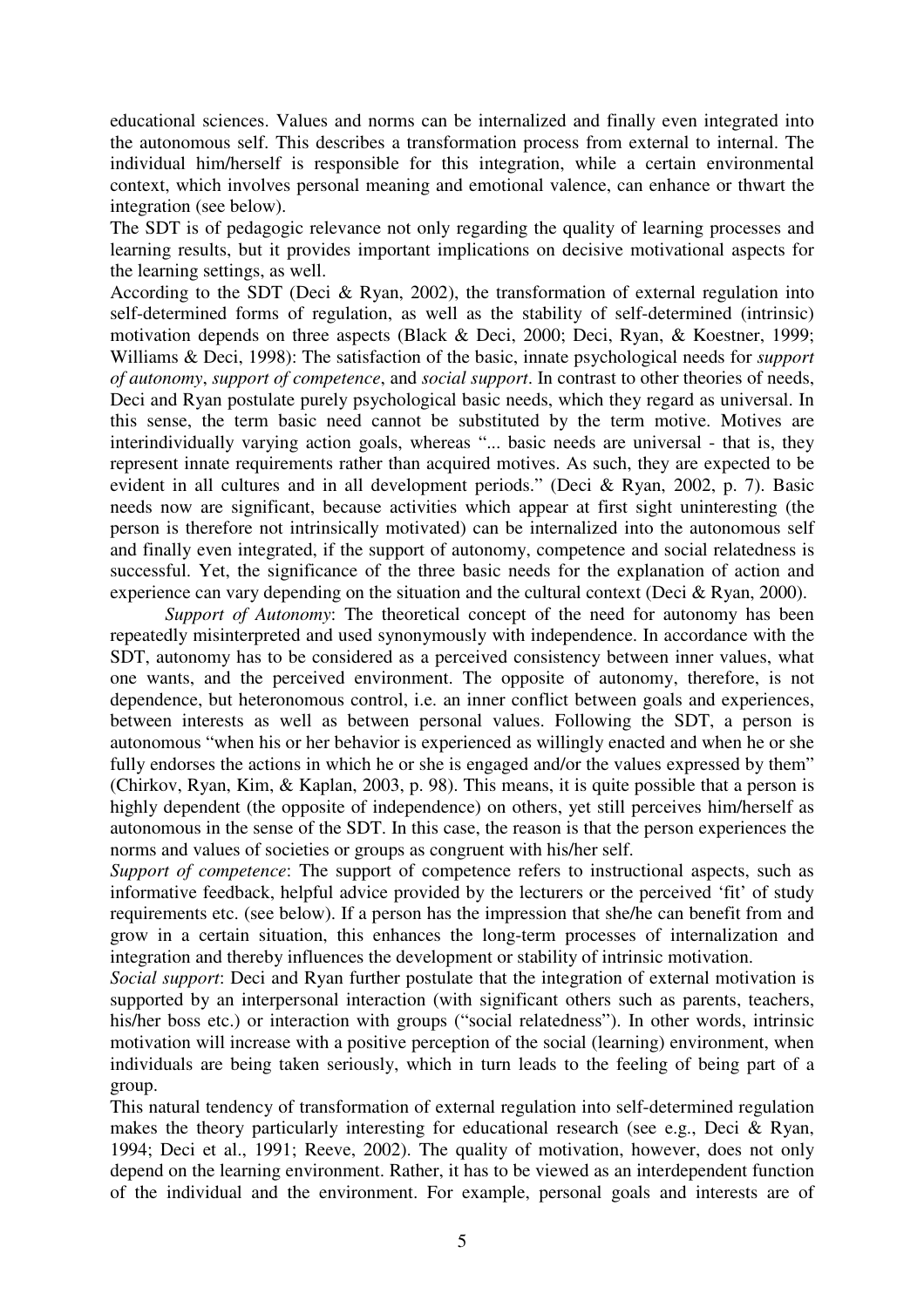importance, too. Thus, the quality of the learning motivation is always the result of the relation between a person and his/her environment.

#### **METHOD**

#### *Study design*

As illustrated in Figure 2, the longitudinal study compares the motivation, as postulated by Deci and Ryan, as well as the basic needs for autonomy, competence and social relatedness at three time points. This design allows us to analyze the relations between motivational regulatory styles and the basic needs at the respective time points. Furthermore, it is investigated how learning motivation corresponds with the basic needs at the three different stages. Following the assumptions of the SDT perceived basic needs should be positively correlated with self-determined regulatory styles (intrinsic and identified) and negatively with external regulation or amotivation. We expect a zero correlation for the association between basic needs and the introjected regulatory style.

*Figure 2*. Design of the longitudinal analysis



Time points:  $t_1$ : 2003;  $t_2$ : 2004;  $t_3$ : 2005

The analysis, hence, focuses on two lines. First, we examine the basic needs at the three time points as independent variables and the motivation as dependent variables (solid lines). However, it is possible that the regulatory styles of motivation preform the perception of the support of the basic needs. Therefore, we have to analyze in a second step a model which views the basic needs as mediating variables between the learning motivations (dashed lines).

Furthermore, it has to be pointed out that the psychological basic needs – depending on the setting – may also intercorrelate and therefore cannot be regarded as independent concepts (Deci & Ryan, 2002). It is plausible, for instance, that the perceived autonomy in a learning setting is linked to the perceived possibility to increase one's skills and competences (support of competence). For example, studies of learning environments observed that a positive perception of the social climate does not only foster the academic and social selfconcept, but also increases the students' competence beliefs (Eder, 2002).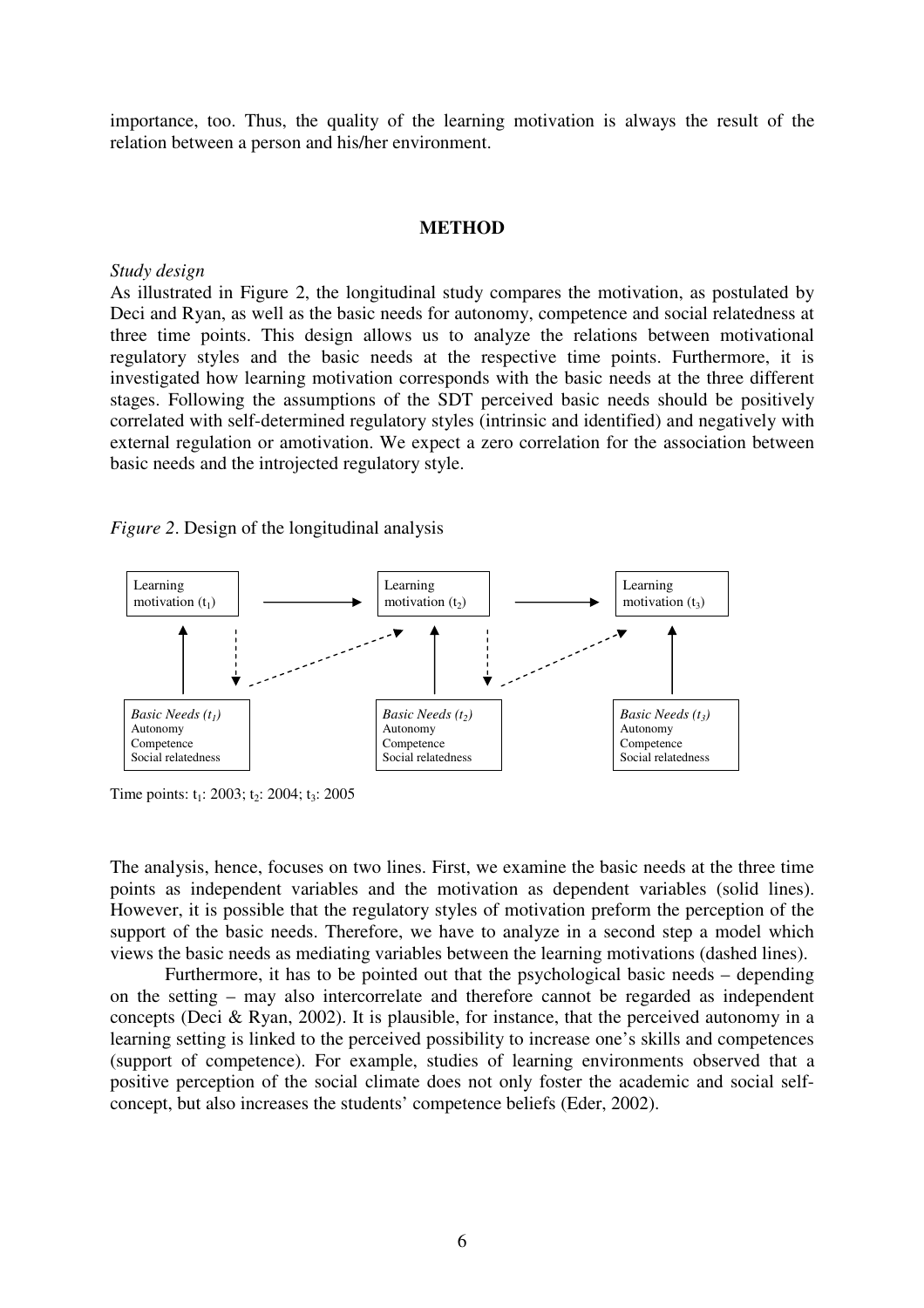# *Instruments*

In the following, the variables are listed and for a better comprehensibility a few item examples are introduced:

The instrument for the assessment of learning motivation is based on a questionnaire by Vallerand and others (Vallerand et al., 1992). The questionnaire for the perceived basic needs follows Prenzel (1996), as well as Müller and Louw (2003). The items were formulated to refer explicitly to the learning situation in the students' major subject<sup>3</sup>.

The first version of the assessment instrument was translated from English into Croatian. To prevent translation inaccuracy, as well as potential difficulties in understanding the items, the Croatian version was then re-translated into English and a few lingual adjustments of some items were made (see Müller & Palekčić, 2005; Palekčić & Müller, 2004).

**Extrinsic motivational styles** (following Vallerand et al., 1992):

- *1.) Amotivation* (3 items, Alpha: .79)
- "I am very uncertain whether I have chosen the proper field of study."
- *2.) External regulation* (3 items, Alpha: .65)
- "Without pressure from outside I would do less."
- *3.) Introjected regulation* (2 items, Alpha: .63)
- "I do my work, because it is the right and proper thing for a good student to do."
- *4.) Identified regulation* (2 items, Alpha: .73)
- "I am committed in my studies, because I want to realize the goals I set myself."
- *5.) Intrinsic motivation* (3 items, Alpha: .89)
- "I find that learning here is really exciting."

#### Perceived basic needs, relating to learning at university (see also, Prenzel, 1996):

*1) Support of autonomy* (3 items, Alpha: .78*)* 

- "It is possible to organize the studies in accordance with one's own ideas and interests."
- *2) Support of competence* (3 items, Alpha: .78*)*
- "The advice provided by the lecturers is very helpful for my own learning process."
- 3) *Social support* (4 items, Alpha: .74)
- "The lecturers do actually not take care of the students' interests." (-)

## *Participants*

In 2003, 2004 and 2005, the forms were presented to 724 students of Humanities and Social Sciences at the University of Zadar (Croatia). A sample of 104 students provided complete data over the three years and was used in the longitudinal study. These students had a mean age of 20 years, and the majority was female (80%). In 2003, almost all of them (95%) were in their first year at university. A majority of 87% were able to actually enroll for the course of studies they desired, compared to 13% who had to decide on another course of studies. For all time points, no significant differences on any scale were found between the final 104 participants and 620 students from the cross sectional study (*N*=724: overall; *n*=104: longitudinal study).

# *Procedure*

 $\overline{a}$ 

The students completed the questionnaires during a scheduled lecture period. Students were told that the participation is voluntary and they were assured that their data would remain anonymous. The questionnaires were completed under the supervision of an experienced researcher. To be able to guarantee the correct assignment of a questionnaire at the three time points to the respective case, we introduced a 4 figure code and thereby ensured a definite assignment for all cases.

 $3$  For a full version of the questionnaire please contact the authors.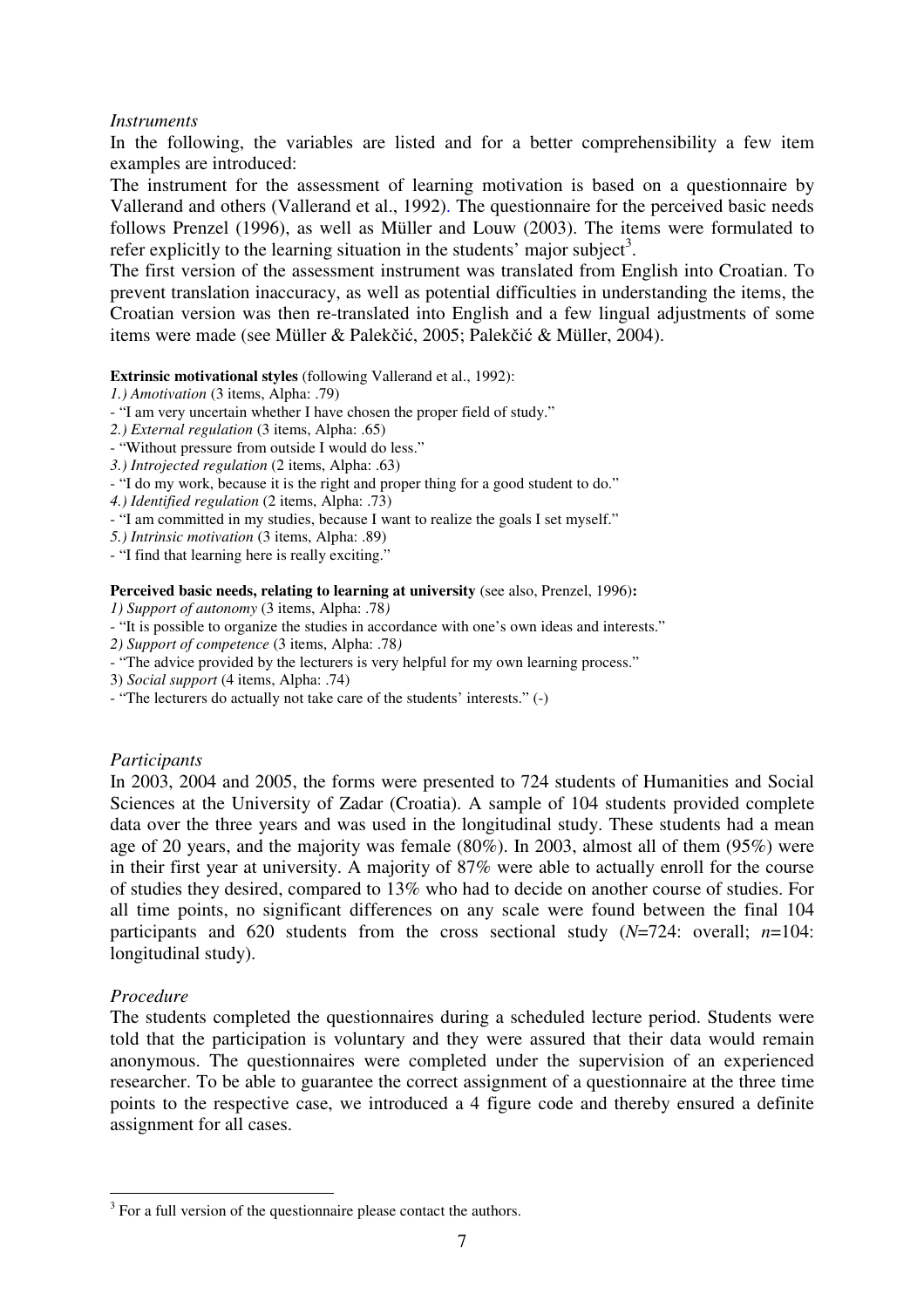*Data analysis* 

Besides descriptive statistics we used structural equation modeling (Byrne, 2001) to test the relations between basic needs and the motivational qualities at the three time points. The statistical analysis was conducted with the Amos 4.0 program (Arbuckle, 2003).

### **RESULTS**

Overall, the students show clearly stronger autonomous than controlled motivation for all three time points. This can be summarized by the so-called self-determination index (SDI) (Levesque et al., 2004; Vallerand, 1997), which is calculated as follows:

**SDI** =  $(2 \times i)$  intrinsic motivation) + identified regulation – introjected regulation –  $(2 \times i)$  external regulation).

The self-determination index can reach a maximum score of  $+12$  and a minimum score of  $-$ 12. The SDI can therefore summarize self-determined motivation (positive scores) or controlled regulation (negative scores). The index was calculated separately for all three time points and remained relatively stable over the three years (see Table 1).

If we take a closer look now at the specific regulatory styles in a longitudinal analysis, we can observe a high stability of the scales over the period of three years (see Table 1). The students are hardly amotivated and their score for external regulation lies below the middle of the scale. Further, the group can be described as clearly introjectedly regulated or intrinsically motivated. In general, those identified with the study targets score highly on the scale.

In addition, Table 1 indicates that identified regulation as well as intrinsic motivation significantly decreases in 2004 (significant variation between  $t_1$  and  $t_2$  for both variables, t-test  $p<.05$ ), but that we can no longer find significant differences between the first and the third year. One reason for the decrease of identified regulation and intrinsic motivation can be seen in the students' focus on examinations. In fact we found higher scores for the item "*I am learning primarily for the examinations*" for second year students than for first year students (first year  $M = 3.26$ ,  $SD = 1.04$ ; second year  $M = 3.49$ ,  $SD = 1.09$ ;  $t(93) = 2.41$ ,  $p < .05$ ).

|                                   | (2003) |           |                | (2004) | (2005) |           |
|-----------------------------------|--------|-----------|----------------|--------|--------|-----------|
|                                   | $M_I$  | <i>SD</i> | M <sub>2</sub> | SD     | $M_3$  | <i>SD</i> |
| Amotivation                       | 1.58   | 0.75      | 1.62           | 0.75   | 1.60   | 0.86      |
| External                          | 2.73   | 0.94      | 2.71           | 0.92   | 2.68   | 0.85      |
| Introjected                       | 3.46   | 0.78      | 3.54           | 0.81   | 3.37   | 0.86      |
| Identified                        | 4.41   | 0.65      | 4.17           | 0.72   | 4.28   | 0.84      |
| Intrinsic                         | 3.52   | 0.85      | 3.29           | 0.90   | 3.50   | 0.84      |
| Self-determination<br>index (SDI) | 2.50   | 3.13      | 1.79           | 3.46   | 2.56   | 3.49      |

*Table 1:* Descriptive statistics of the motivational variables (*n*=104)

*Note***.** Scales: 1= disagree, 5= agree (does not apply to SDI!); After a confirmatory factor analysis, the items of motivation (not including SDI) present a clear four-factor solution and together explain 71% of the variance. The items of the scales "Amotivation" (minus sign) and "Intrinsic Motivation" (plus sign) are loading on the same factor. So we can assume that there exists a five factor structure.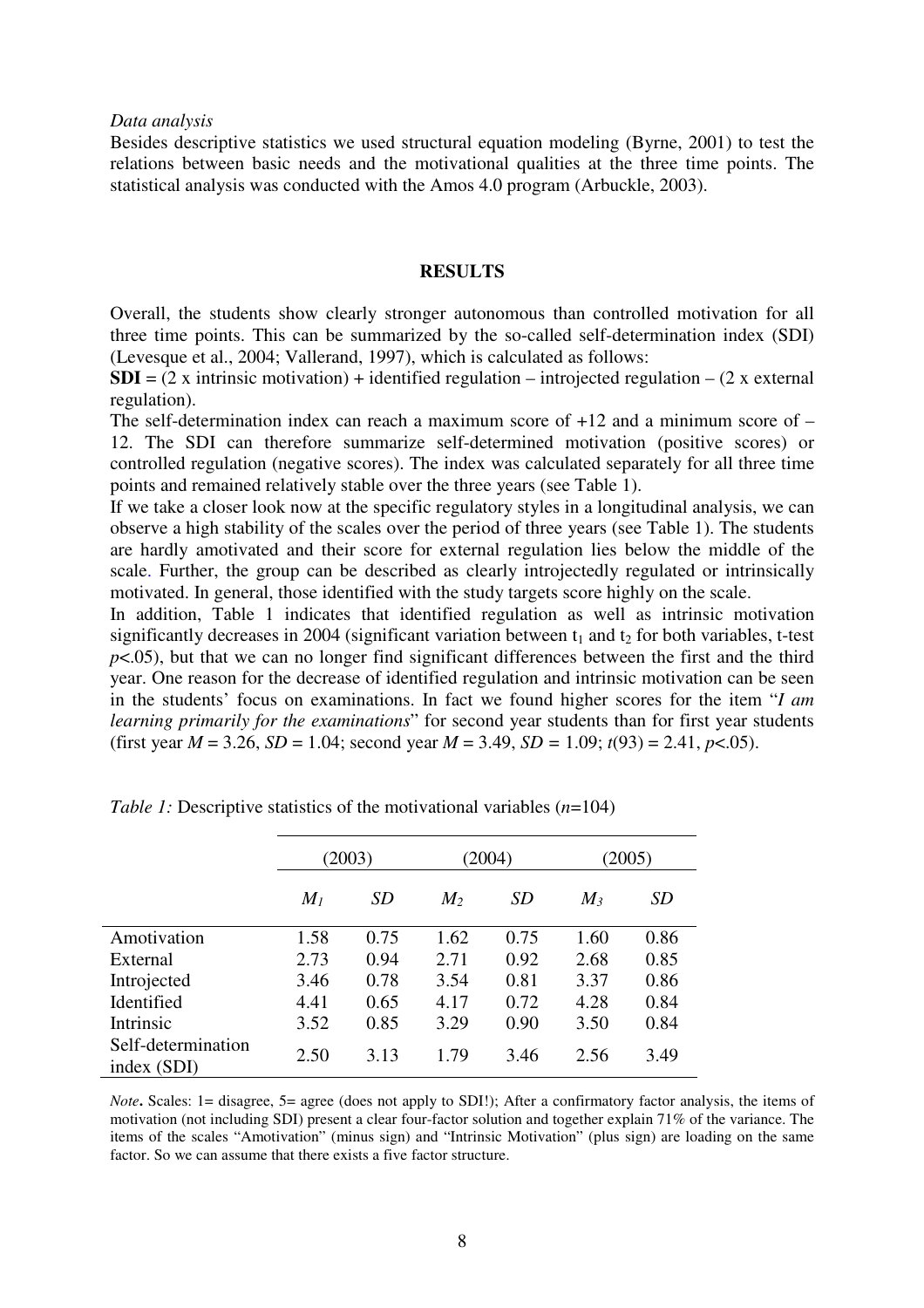We found significant differences in intrinsic motivation in the year of 2003 between those students who enrolled the studies they desired and those who could not (*n*=10). Students who would have preferred to study something else are less intrinsically motivated (*M* = 3.24, *SD =*  0.30) than students who were able to study their desired subject ( $M = 3.56$ ,  $SD = 0.90$ ;  $t(101)$ )  $= 2.98$ ,  $p < .02$ ). As for the gender differentiation, the only significant difference was found on scores for introjected regulation (2005), with women scoring higher ( $M = 3.49$ ,  $SD = 0.86$ ) compared to the male students ( $M = 2.43$ ,  $SD = 0.53$ ). However, this result can only be taken as a tendency, because women were clearly over-represented in this sample.

In general, the motivational regulatory styles remained relatively stable over the three years. Over the years, the perceived support of autonomy and competence gradually shows a significant decline (see Table 2). The decrease for the support of autonomy and competence between the second and the third year is particularly high (autonomy:  $t(99) = 2.73$ ,  $p < 01$ ; competence:  $t(100) = 2.53$ ,  $p < .02$ ). We can assume that the students' need for autonomy grows during their years of education and that they long for more support from their lecturers than they actually get in their third year at the Croatian university. It is also possible that the students develop a more critical perspective on the teaching-learning environment over the years. The social relatedness regarding the quality of relations between the students, as well as between students and lecturers, remains stable on a high level (cf. Table 2).

|                       | (2003) |           | (2004) |      | (2005)  |           |
|-----------------------|--------|-----------|--------|------|---------|-----------|
|                       | $M_I$  | <i>SD</i> | $M_2$  | SD   | $M_{3}$ | <i>SD</i> |
| Support of autonomy   | 3.19   | 0.84      | 2.99   | 0.83 | 2.58    | 0.86      |
| Support of competence | 3.50   | 0.80      | 3.36   | 0.81 | 3.05    | 0.76      |
| Social relatedness    | 3.64   | 0.67      | 3.61   | 0.73 | 3.68    | 0.72      |

*Table 2: Descriptive statistics of perceived learning environment: basic needs (<i>n*=104)

Social relatedness also appears as the dominant variable in the longitudinal study. But in the third year, we also found significant correlation of the perception of autonomy ( $r = 25$ ,  $p$  $\langle 0.05 \rangle$  and competence ( $r = 0.31$ ,  $p \langle 0.01 \rangle$  with the SDI, although the scores for the support of autonomy and competence have clearly decreased for the third year at university (Figure 3).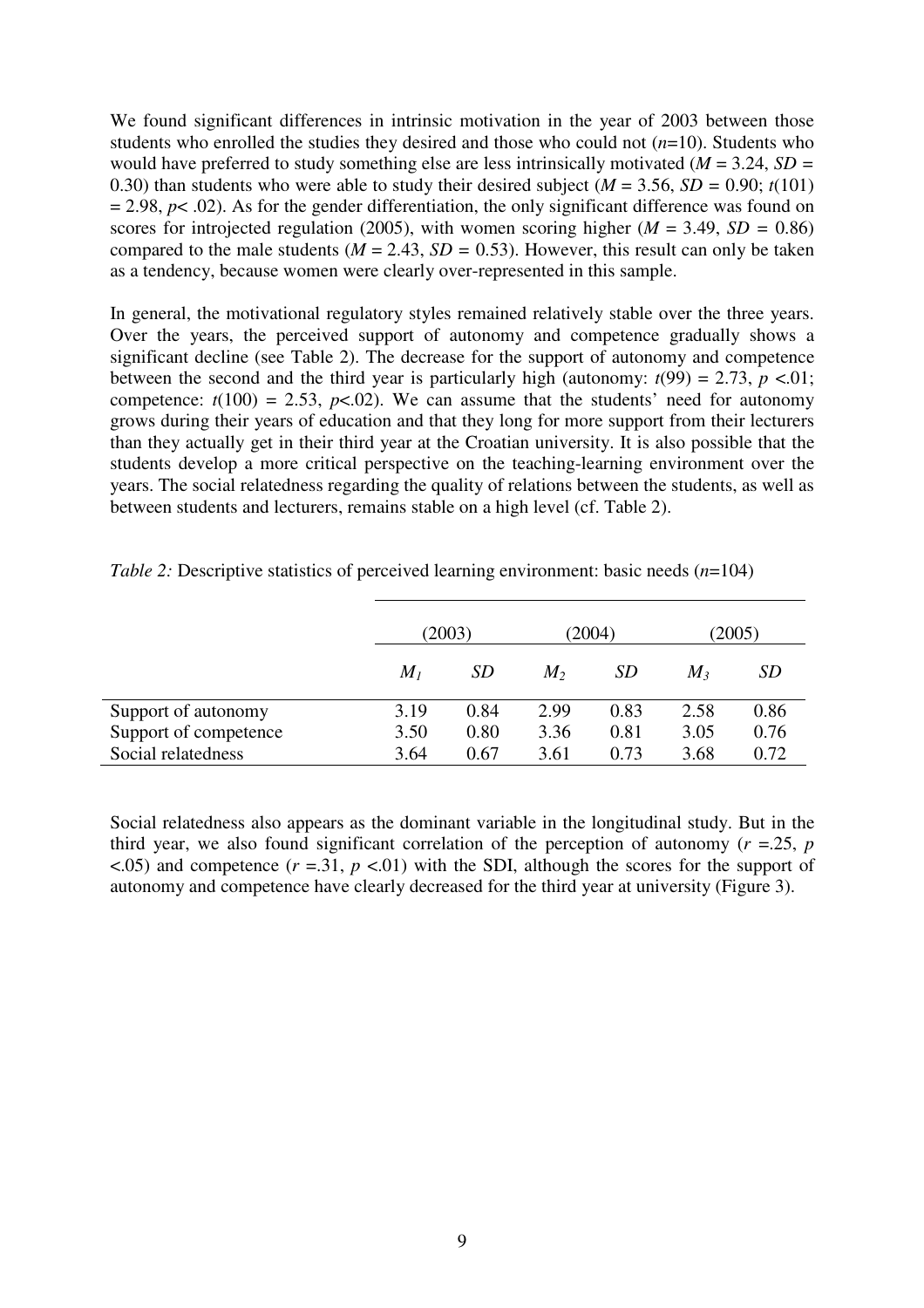

*Figure 3.* Pearson correlations between perceived basic needs and self-determination index (SDI), from a longitudinal perspective (*n*=104)

By use of path analysis, we aimed to find out how the relation between the basic needs and the motivation can be presented in a longitudinal model. We started by calculating a basic model, which models a path for the SDI for all three time points. The results again confirm the stability of self-determined motivation (Figure 4). The SDI  $(t_1)$  accounts for 54% of the variance of SDI ( $t_2$ ) and 51% of the SDI ( $t_3$ ) can be explained. The fit of this first model is relatively good  $(\chi^2(1, N=104) = 3.0, p = n.s.$ ; CFI=0.98). This means that it is very likely that students who are autonomously motivated at the beginning of their studies will remain so in their second and third year at university.



*Figure 4.* Path diagram for self-determination index (SDI)  $(t_1 - t_3)$ 

For the different styles of regulation according to the self-determination theory (external regulation, introjected, identified and intrinsic motivation) we also find good fit indexes (CFI) between 0.985 and 1.00 (see for example for intrinsic motivation: Figure 5;  $\chi^2(1, N=104)$  = 0.62,  $p=n.s.$ ; CFI=1.00). An exception here is the introjected regulation for which a satisfactory fit in the longitudinal study was not obtained  $(\chi^2(1, N=104) = 4.11, p=.04)$ ; CFI=0.82).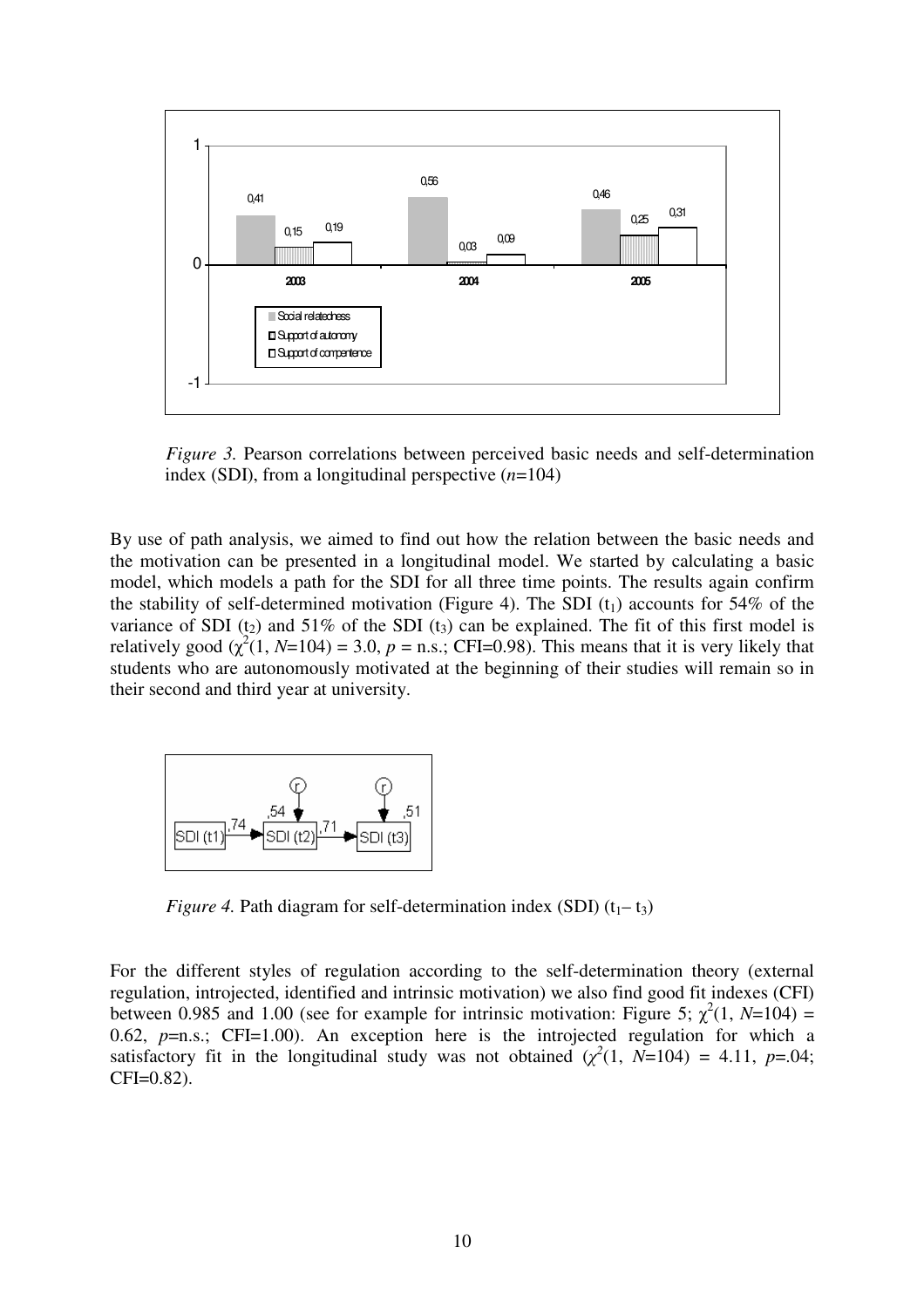

*Figure 5.* Path diagram for intrinsic motivation (InMot)  $(t_1 - t_3)$ 

The central aim of this analysis is to draw conclusions about how the basic needs can additionally explain self-determined motivation in a longitudinal investigation. This can be achieved by an examination of a diagram, which considers the three basic needs for autonomy, competence and social relatedness at the three time points.



Figure 6. Path diagram with SDI and basic needs

Note. SDI = self-determination index; auto = perceived support of autonomy; com = perceived support of competence; srel = perceived social relatedness.

When the three basic needs at the respective time point were integrated into the path diagram (see Figure 6), no satisfactory fit for the model was found  $(\chi^2(46, N=104)=139, p < .001;$ CFI=0.77). Furthermore, only social relatedness achieved significant path indexes ranging from .15 to .44 for all three time points ( $t_1$  to  $t_3$ ). At no time point, the support of autonomy and competence can be identified as significant for the SDI. The three basic needs intercorrelate between the time points on a medium to high level (between .36 and .78). 20% of the variance of the self-determination index (SDI (t1)) can be explained, as well as 60% of the SDI ( $t_2$ ) and 51% of the SDI ( $t_3$ ). Compared to the basic model (Figure 6) the explanation for the variance of the SDI increases in the second year (SDI (t<sub>2</sub>), rising 6% from  $R^2$ =.54 to  $R^2$ =.60). The variance for SDI (t<sub>3</sub>) could not be improved by the model which integrates all three basic needs.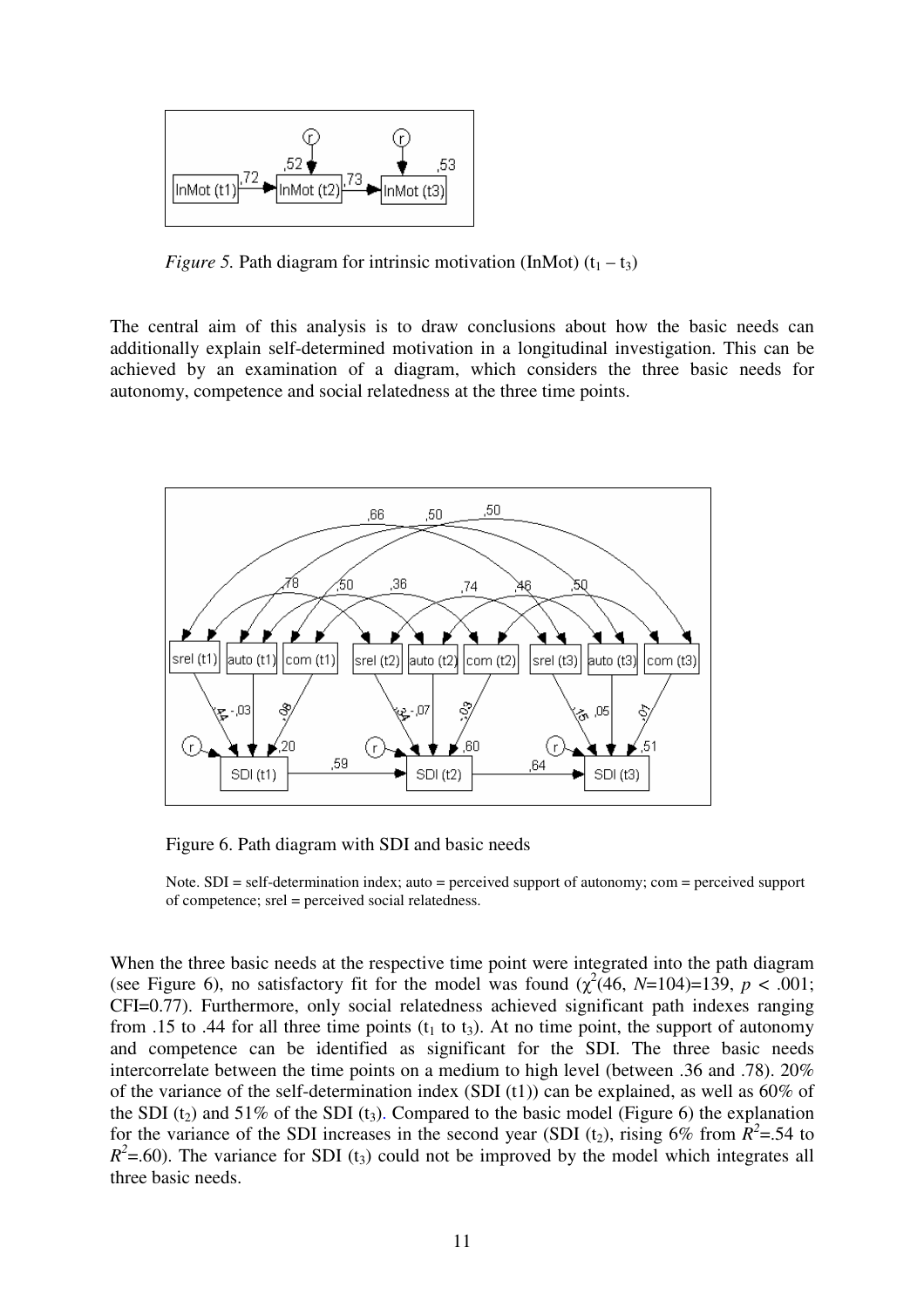With the findings of this path analysis (Figure 6), social relatedness shows a strong prediction for the analysis of self-determined motivation at all three time points. We found resonable, therefore, to examine a model which focuses singularly on social relatedness (see Figure 7). The new model provides a good fit index  $(\chi^2(7, N=104) = 11.1, p = \text{n.s.}; \text{CFI}=0.98)$ . 21% of the variance of the self-determination index (SDI  $(t_1)$ ) can be explained, 59% of the SDI  $(t_2)$ and  $51\%$  of the SDI (t<sub>3</sub>). The path coefficients of social relatedness to the SDI are significant at all three time points. Yet, in the third year  $(t<sub>3</sub>)$  the scores of social relatedness for the explanation of the self-determination index  $(t_3)$  is lower (.17). Over the years, the relevance of social relatedness for the explanation of self-determined motivation decreases. However, this can be explained by the fact that social relatedness remains relatively stable over the period of time (see intercorrelations in Figure 7) and therefore does not provide additional explanation for the self-determination index  $(t_3)$ .



*Figure 7.* Path model with SDI ( $t_1$  to  $t_3$ ) and social relatedness ( $t_1$  to  $t_3$ )

*Note*. SDI *=* self-determination index; *srel* = perceived social relatedness (4 items).

Furthermore, the paths from srel (t1) to SDI (t2), as well as the path from srel (t2) to SDI (t3) were examined (see also the dashed lines in Figure 2). However, this did not produce additional explanation or significant path coefficients.

In the models presented above, perceived social relatedness was conceived as a condition of self-determination. Therefore, the arrows in the path model point from social relatedness to the SDI. From a theoretical perspective, however, it is quite possible that the SDI influences the basic needs. Students who show a high level of self-determined motivation at the beginning of their studies should perceive their relations to fellow students or lecturers more positively than students with a low level (see Lewalter, 2002). In this sense, social relatedness becomes the mediating variable between self-determination for example in the first and the third year at university. Figure 8 illustrates that the self-determination index  $(t_1)$  can explain 38% of the variance of the SDI  $(t_3)$ .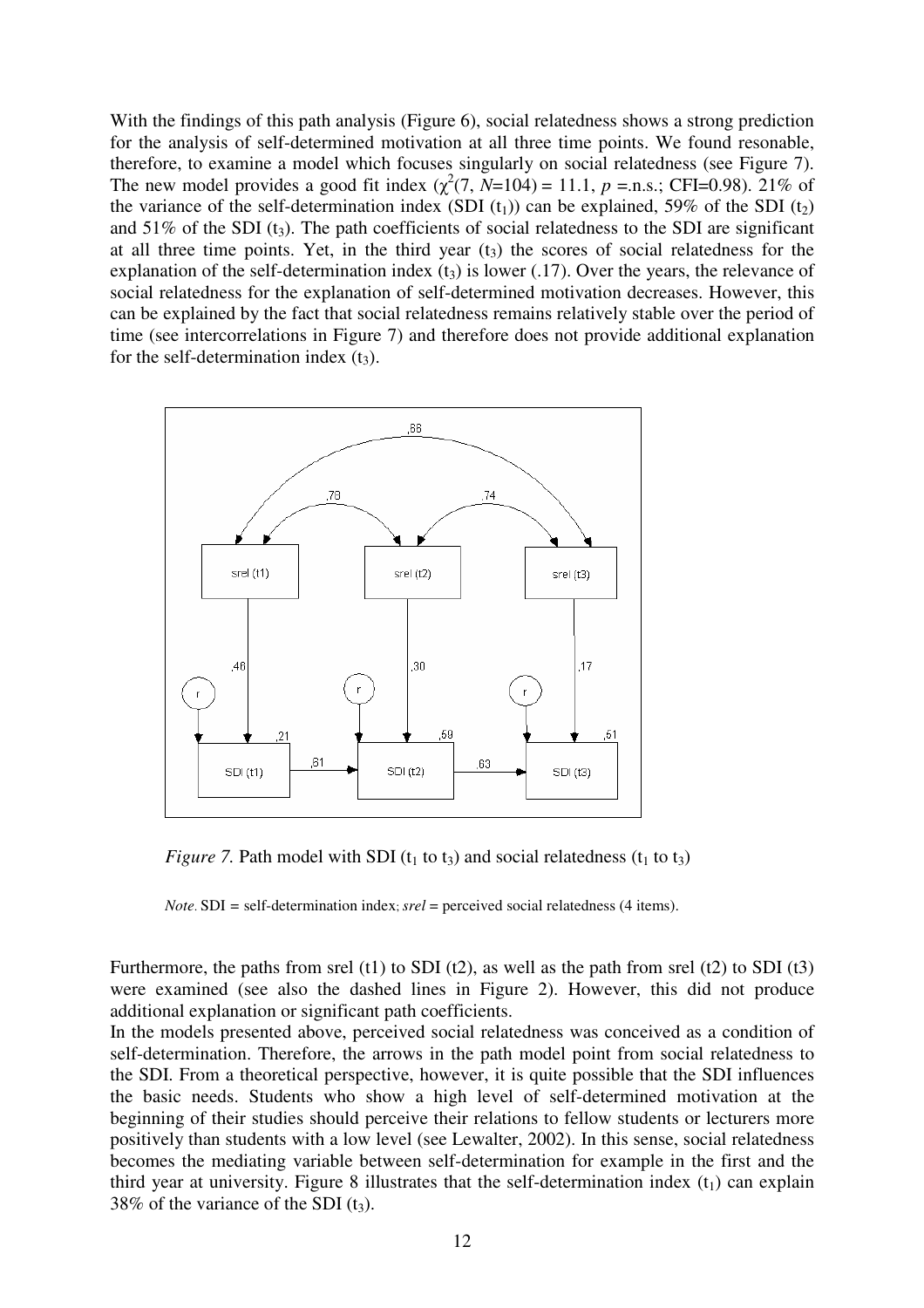

*Figure 8.* Basic path model with SDI  $(t_1$  and  $t_3$ )

*Note.* **SDI** = self-determination index ( $t_1$  and  $t_2$ ).

Social relatedness is now introduced into the model as a latent variable (social relatedness at all three time points) in the sense of a mediating variable (Figure 9). The model reaches a very good fit index  $(\chi^2(3, N=104) = 2.36, p = n.s.$ ; CFI=1.00) and illustrates that overall 40% of the SDI  $(t_3)$  can be explained. Thus, the perceived 'social relatedness' presents a significant predictor for self-determined motivation. This means that students who perceive themselves as socially integrated during their time at university show a higher degree of self-determined motivation at the end of their studies than their fellow students with a lower level of social relatedness. Students who are already highly self-determined motivated at the beginning of their studies will also have a more positive perception of their social environment during their years at university and it is therefore easier for them to maintain or even increase the quality of their motivation. This is indicated in Figure 9, where the SDI  $(t_1)$  can explain 24% of the social relatedness during the course of studies. The significant path coefficient between SDI  $(t_1)$  and social relatedness amounts to .49, just as the coefficient between SDI  $(t_1)$  and SDI  $(t_3)$ . In general, the path models reveal that self-determined motivation remains relatively stable over the period of three years. Only social relatedness provides a significant contribution to the assessment of self-determined motivation. The basic needs, support of autonomy and support of competence, are not relevant for the motivational regulation in this longitudinal study. Social relatedness acts as mediating variable, but also provides its own explanation for the self-determination index.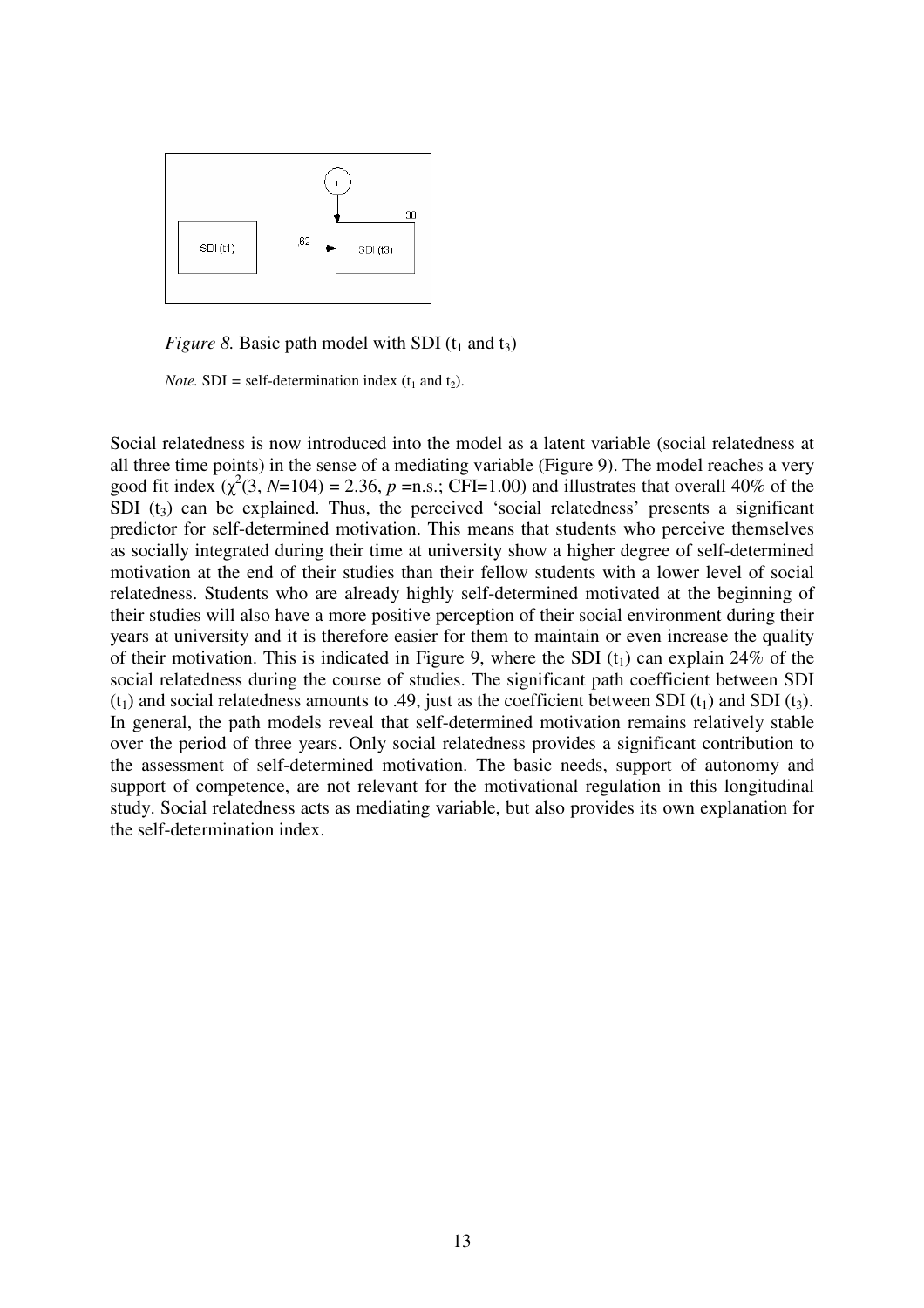

*Figure 9.* Path model with SDI ( $t_1$  and  $t_3$ ) and social relatedness

*Note.* SDI = self-determination index ( $t_1$  and  $t_3$ )*; srel* = perceived social relatedness (srel ( $t_1$ )) to srel  $(t_2)$ ).

## **DISCUSSION AND CONCLUSION**

The aim of this paper was to describe self-determined motivation in a three-year longitudinal study and to analyze the significance of the basic needs in this relation.

The results indicated that the participants were highly intrinsically motivated and they showed a higher score for introjected and identified regulatory styles compared to external regulation. Particularly high scores were obtained for identified regulation, whereas the perceived amotivation was very low in all three time points. These findings for perceived motivational qualities indicate overall good conditions for high quality learning. On average, the students can be described as highly identified with the goals and contents of their respective course of studies.

From a longitudinal perspective, the motivational regulatory styles show a high stability over the three years. Only intrinsic motivation and identified regulation slightly decrease between the first and the second year. One reason for this result can be seen in students' focus to examinations. A hint for this interpretation can be found in the means for the item "I am learning primarily for the examinations" in the first and second year of study (first year:  $M =$ 3.26; second year:  $M = 3.49$ ). In the third year, however, the mean scores of these two regulatory styles tend to increase again.

At the beginning of this study it was pointed out that for educational institutions it is more likely to observe a decline of intrinsic or self-determined motivation and subject-related interest. However, this did not prove to be the case for the students at the Croatian university. Fazey and Fazey (1998) already showed that the qualities of motivation can remain relatively stable over the years at university.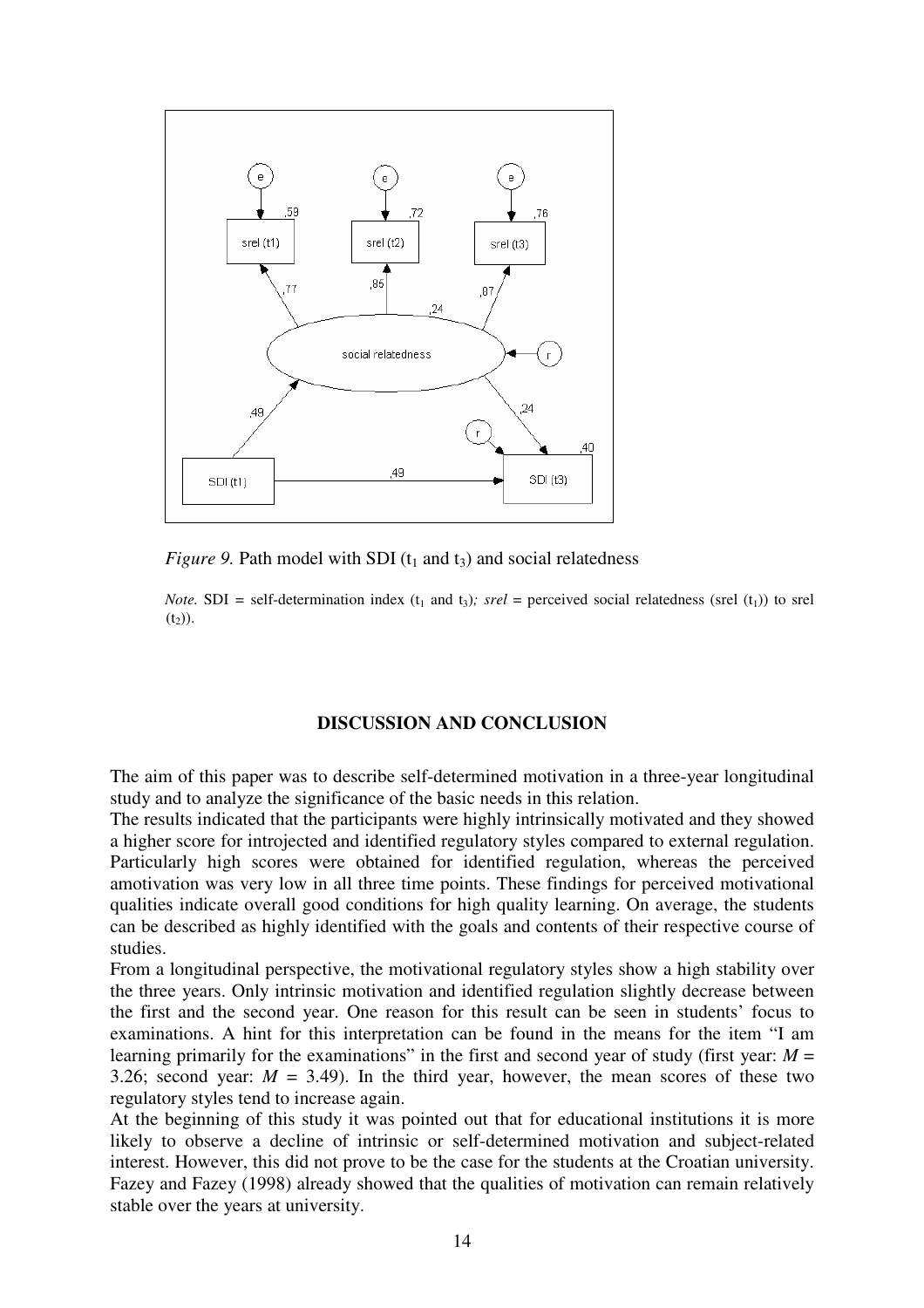According to Deci and Ryan's SDT, the stability or instability of motivational processes should depend upon the satisfaction of the basic needs. Our analysis could only confirm the relevance of social relatedness for the explanation of the self-determination index. Social relatedness appears as mediating variable, but also provides its own explanation for selfdetermination in the third year at university. It is therefore an important condition for the motivational regulation of the students at the University of Zadar.

Why our findings do not show a correspondence between the support of autonomy and competence and self-determined motivation, as the SDT's hypotheses predicts? Similar findings also appeared in a cross-sectional analysis (see Müller & Palekčić, 2005). Furthermore, the perceived support of autonomy and competence decreased significantly in the second and third year at university. Yet, the decline of these two perceived basic needs proved to be insignificant in the structural equation model for the students' motivation. This comes as a surprise particularly for the support of competence in the field of education, where the development of competence is emphasized. How can these findings now be interpreted?

One possible explanation could be derived from the fact that on average motivational orientations stabilized on a relatively high level. The students' subject choice is mainly influenced by their own personal interests (Bargel, Ramm, & Multrus, 2001; Krapp, 1997; Palekčić & Müller, 2004) and we can therefore assume that the motivation remains stable relatively independently from the teaching-learning environment. For the Croatian sample this effect may be even stronger, because 87% of the participants were able to study the course of studies they desired. It is also important to consider the fact that to study at university is still a privilege in Croatia and only 7% of an age-cohort actually enrolls at university. It is very likely that this contributes to the high level of motivation at the beginning of the studies and its stability, although the conditions of the environment are not always perceived as very positive (cf. autonomy and competence).

We believe it is also important to consider that the low statistical relevance of the perceived environment (support of competence and autonomy) for motivational processes on a summative level does not necessarily mean that the study environment hardly influences motivation. Several experimental studies show that the opposite, namely the limitation of the support of autonomy and competence, undermines existing self-determined motivation (for instance, Deci & Ryan, 2000; Deci et al., 1999; Prenzel, 1997). To gain more knowledge about this context it is important to conduct more ecological experiments. They could for instance analyze the effects of deliberate changes of the learning environment on motivation.

The importance of social relatedness for the motivation of the Croatian students could also be interpreted on the basis of cultural differences. It has been much disputed whether autonomy is of relevance only in individualistic Western societies and is of low or no relevance in more collectivistic societies. This would entail a fundamental criticism of the hypothesis that basic needs are of universal significance for the regulation of actions and experiences. In particular, the basic need of autonomy has been repeatedly challenged and its critics pointed at intercultural differences (Lepper et al., 2002; Lepper, Henderlong, & Iyengar, 2005; Miller, 1997).

Deci and Ryan strongly object their critics and emphasize the importance of defining the term autonomy (see above). They do not use autonomy synonymously with independence or individualism. Rather, the SDT places autonomy in an orthogonal relation to independence and individualism. We believe it would be premature for such a theoretical fundamental criticism on the basis of the data obtained. First it has to be tested if an experimental enhancement of the range of autonomy at university or the improvement of arrangements for the support of competence will actually lead to changes of the students' motivation.

Furthermore, it needs to be clarified whether the differences between academic disciplines could be more relevant than general cultural differences. It is quite possible that only the participating students of Humanities and Social Sciences perceived social relatedness as more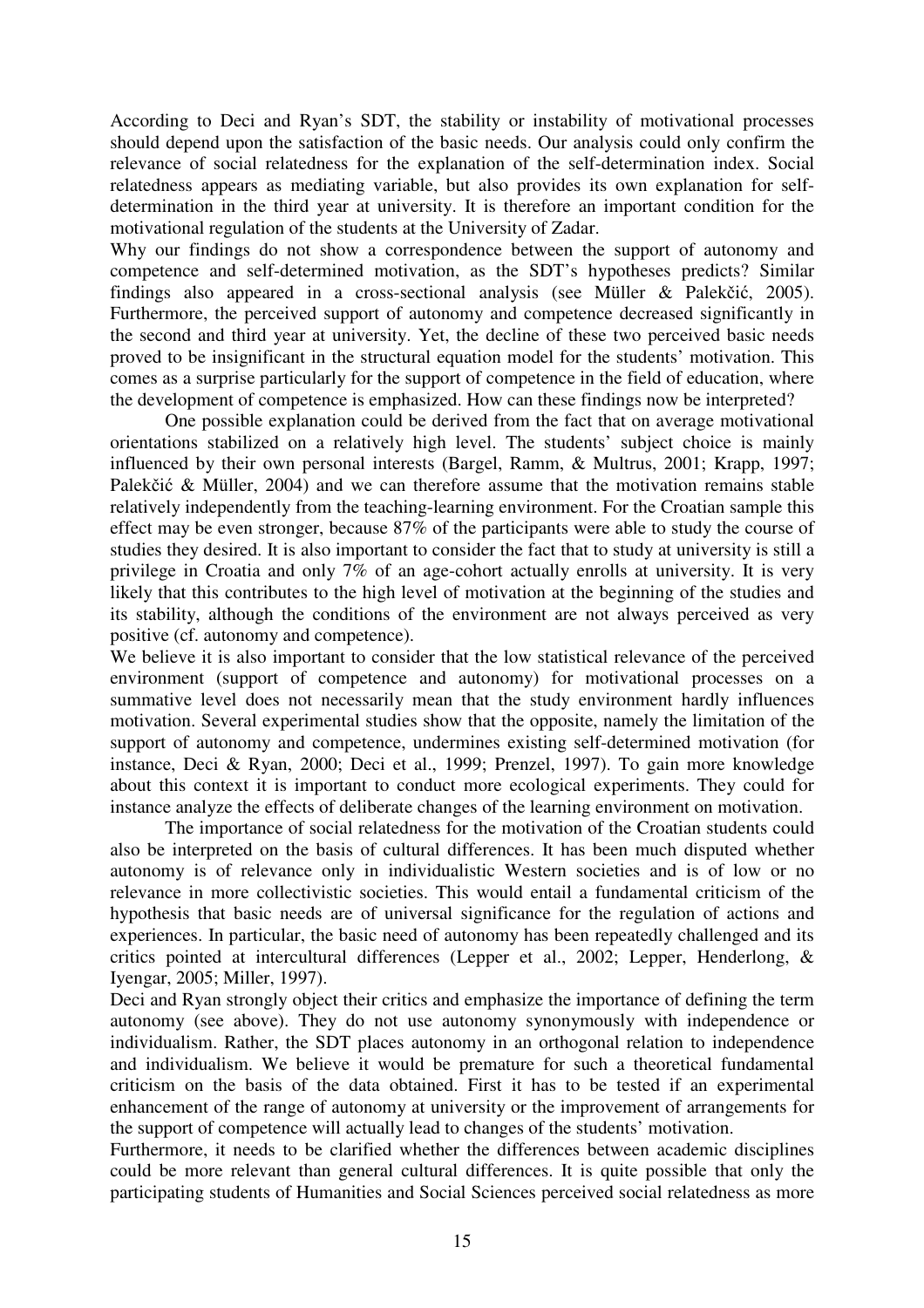relevant than autonomy. A study of students of Natural Sciences or Engineering in South-Eastern Europe has yet to be conducted.

On the one hand it has to be mentioned that the means of the 104 students analyzed in the longitudinal study are relatively similar with the results of the cross-sectional analysis (*N*=724). On the other hand it is difficult to generalize the results of our longitudinal study due to the relatively high gender homogeneity. As already shown, the participants were exclusively students of Humanities and Social Sciences. It also has to be considered that the data refer to the perceptions of the entire course of studies, therefore allowing no differentiation between subjects or individual lectures. Yet, here we should also find considerable variations of motivation and its conditions.

In our opinion, the assessment of motivational processes should pursue the following research approaches. First, the research designs need to integrate further, person-related variables in addition to the basic needs. These could refer to the personality of the students (see for instance, Müller & Louw, 2003; Palekčić & Müller, 2004), to individual strategies concerning studying and coping with demands or biographical aspects of motivational orientation (e.g. family- orientated variables; Wild & Hofer, 2000). Longitudinal analyses, which have been rarely conducted, are to be favored. Second, it is important to conduct more specific studies regarding the different subjects. These would incorporate for instance variations of different teaching styles, consulting contexts or examination traditions. Furthermore, aspects of individual lectures and classes can be integrated in this context (see e.g., Lewalter, 2002, Prenzel, et al., 1993). Third, it is important to consider the traditions and variations of internal teaching and learning environments before interpreting the results as general cultural differences.

Finally, we need to assume that socio-political or socio-economic aspects influence the learning motivation and the interest in education directly or indirectly (Dörnyei, 1994; Ferrari & Mahalingam, 1998; Guay & Vallerand, 1997; McInerney & Etten, 2001; Noels, 2001). It is therefore necessary to identify these conditions and to consider them in empirical designs. Overall, we believe it is important to focus on various motivation-relevant issues in the design of future research concerning learning motivation: on the person him/herself, on the learning environment, on the general structural and administrative conditions of the institution and on external social conditions. This seems to be the adequate way to identify the practical possibilities and limitations of the support of motivation – not only for higher education.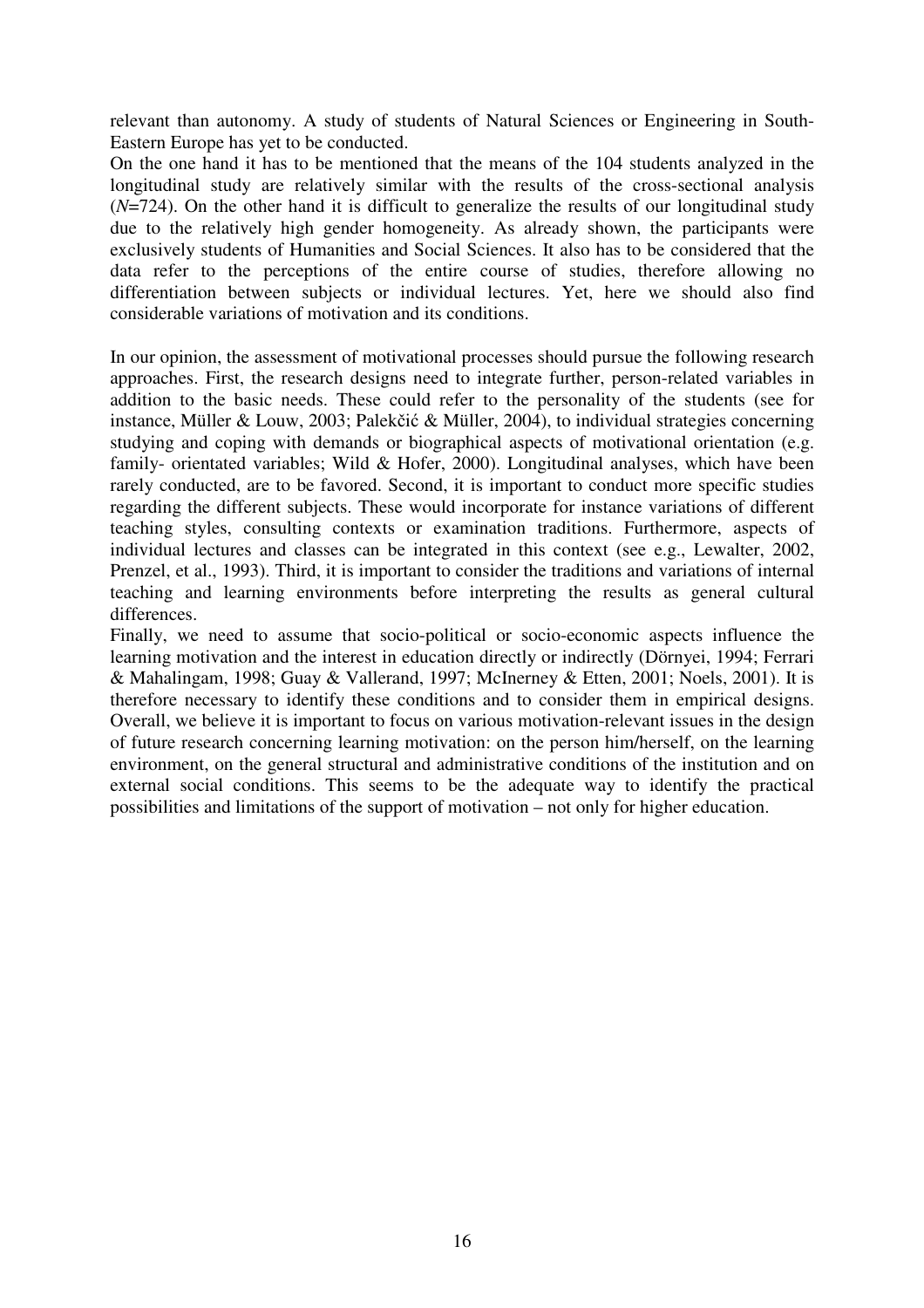#### **REFERENCES**

- Anderman, E., & Maehr, M. L. (1994). Motivation and Schooling in the Middle Grades. *Review of Educational Research, 64*, 287-309.
- Arbuckle, J. L. (2003). *Amos 5* (Computer software). Chicago: SmallWaters.
- Baker, S. R. (2003). A prospective longitudinal investigation of social problem-solving appraisals on adjustment to university, stress, health, and academic motivation and performance. *Personality and Individual Differences, 35*, 569-591.
- Bargel, T., Ramm, M., & Multrus, F. (2001). *Studiensituation und studentische Orientierungen*. Bonn: Bundesministerium für Bildung und Forschung.
- Baumert, J., & Köller, O. (1998). Interest research concerning secondary level I: An overview. In L. Hoffmann, A. Krapp, K. A. Renninger & J. Baumert (Eds.), *Interest and learning: Proceedings of the Seeon-conference on interest and gender* (pp. 241- 256). Kiel: IPN-Schriftenreihe.
- Black, A. E., & Deci, E. L. (2000). The Effects of instructors' autonomy support and students' autonomous motivation on learning organic chemistry: A self-determination theory perspective. *Science Education, 84*, 740-756.
- Byrne, B. M. (2001). *Structural equation modeling with Amos*. Mahwah: Lawrence Erlbaum Associates, Publishers.
- Chirkov, V. I., & Ryan, R. M. (2001). Parent and teacher autonomy-support in Russian and U.S. Adolescents. Common effects on well-being and academic motivation. *Journal of Cross-Cultural Psychology, 32*, 618-635.
- Chirkov, V. I., Ryan, R. M., Kim, Y., & Kaplan, U. (2003). Differentiating autonomy from individualism and independence: a self-determination theory perspective on internalization of cultural orientations and well-being. *Journal of Personality and Social Psychology, 84*, 97-110.
- Deci, E. L. (1975). *Intrinsic motivation*. New York: Plenum Press.
- Deci, E. L., & Ryan, R. M. (1994). Promoting self-determinated education. *Scandinavian Journal of Educational Research, 38*, 3-14.
- Deci, E. L., & Ryan, R. M. (2000). The "what" and "why" of goal pursuits: Human needs and the self-determination of behavior. *Psychological Inquiry, 11*, 227-268.
- Deci, E. L., & Ryan, R. M. (2002). Overview of self-determination theory: An organismic dialectical perspective. In E. L. Deci & R. M. Ryan (Eds.), *Handbook of selfdetermination research* (pp. 3-33). Rochester: University of Rochester Press.
- Deci, E. L., Ryan, R. M., Gagné, M., Leone, D. R., Usunov, J., & Konrnazheva, B. P. (2001). Need satisfaction, motivation and well-being in the work organization for a former Eastern Bloc country. *Personality and Social Psychology Bulletin, 27*, 930-942.
- Deci, E. L., Ryan, R. M., & Koestner, R. (1999). A meta-analytic review of experiments examining the effects of extrinsic rewards on intrinsic motivation. *Psychological Bulletin, 125*, 627-668.
- Deci, E. L., Vallerand, R. J., Pelletier, L. G., & Ryan, R. M. (1991). Motivation in education: The self-determination perspective. *Educational Psychologist, 26*, 325-346.
- Dörnyei, Z. (1994). Motivation and motivating in the foreign language classroom. *Modern Language Journal, 78*, 273-284.
- Eder, F. (2002). Unterrichtsklima und Unterrichtsqualität. *Unterrichtswissenschaft, 30*, 213- 228.
- Fazey, D., & Fazey, J. (1998). Perspectives on motivation: The implications for effective learning in higher education. In S. Brown, S. Armstrong & G. Thompson (Eds.), *Motivating students* (pp. 59-72). London: SEDA: Staff and Educational Development Series.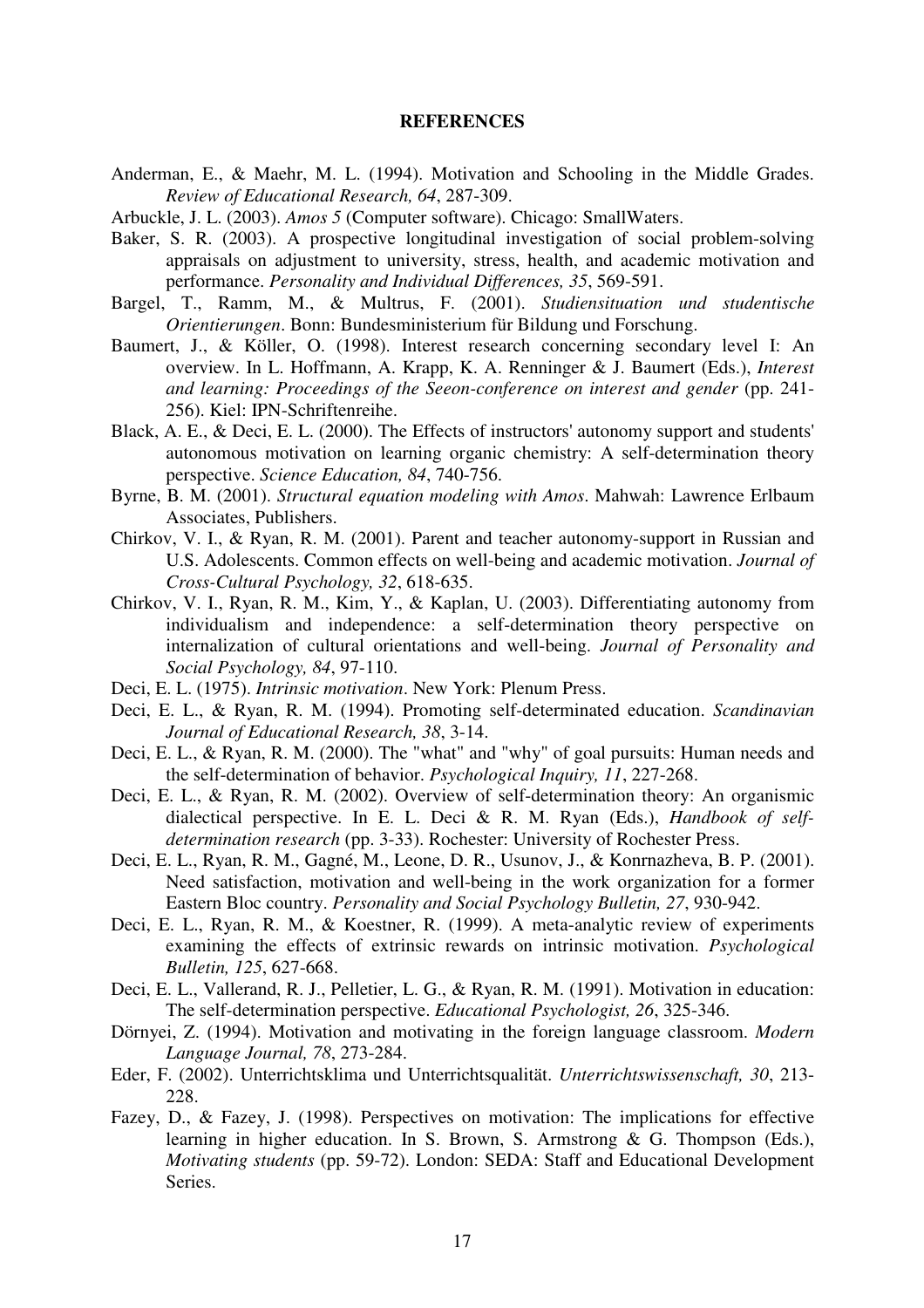- Ferrari, M., & Mahalingam, R. (1998). Personal cognitive development and its implications for teaching and learning. *Educational Psychologist, 33*, 35-44.
- Gottfried, A. E., Fleming, J., & Gottfried, A. W. (2001). Continuity of academic intrinsic motivation from childhood through late adolescence: A longitudinal study. *Journal of Educational Psychology, 93*, 3-13.
- Guay, F., & Vallerand, R. J. (1997). Social context, students' motivation and academic achievement: Towards a process model. *Social Psychology of Education, 1*, 211-233.
- Hardt, B., Zaib, V., Kleinbeck, U., & Metz-Göckel, H. (1996). Unterrichtsziele und Lernmotivation im Kontext kaufmännischen Unterrichts. *Unterrichtswissenschaft, 16*, 235-249.
- Harter, S. (1981). A new self-report scale of intrinsic versus extrinsic orientation in the classroom: Motivational and informational components. *Developmental Psychology, 17*, 300-312.
- Helmke, A. (1993). Die Entwicklung der Lernfreude vom Kindergarten bis zur 5. Klasse. *Zeitschrift für Pädagogische Psychologie, 7*, 77-86.
- Krapp, A. (1992). Das Interessenkonstrukt. Bestimmungsmerkmale der Interessenhandlung und des individuellen Interesses aus der Sicht einer Person-Gegenstands-Konzeption. In A. Krapp & M. Prenzel (Eds.), *Interesse, Lernen, Leistung* (pp.297-329). Münster: Aschendorf.
- Krapp, A. (1997). Interesse und Studium. In H. Gruber & A. Renkl (Eds.), *Wege des Könnens* (pp. 45-58). Bern/Göttingen: Huber.
- Krapp, A. (1998). Entwicklung und Förderung von Interessen im Unterricht. *Psychologie und Erziehung im Unterricht, 45*, 185-201.
- Krapp, A. (2002). An educational-psychological theory of interest and its relation to selfdetermination theory (SDT). In E. L. Deci & R. M. Ryan (Eds.), *Handbook of selfdetermination research* (pp. 405-427). Rochester: University of Rochester Press.
- Lepper, M. R., Henderlong, J., & Iyengar, S. S. (2002). *Intrinsic and extrinsic motivational orientations in the classroom: Age differences an academic correlates*. Retrieved August 11, 2005, from http://www.columbia.edu/~ss957/Lepper\_Corpus\_Iyengar.pdf
- Lepper, M. R., Henderlong, J., & Iyengar, S. S. (2005). Intrinsic and extrinsic motivational orientations in the classroom: Age differences and academic correlates. *Journal of Educational Psychology, 97*, 184-196.
- Levesque, C., Zuehlke, A. N., Stanek, L. R., & Ryan, R. M. (2004). Autonomy and competence in German and American university students: A comparative study based on the self-determination-theory. *Journal of Educational Psychology, 96*, 68-84.
- Lewalter, D. (2002). *Emotionales Erleben und Lernmotivation. Theoretische und empirische Analyse des Zusammenhangs von Emotionen und Motivation in pädagogischen Kontexten*: Unveröffentlichte Habilitationsschrift. München: Fakultät für Pädagogik.
- Lewalter, D., Wild, K.-P., & Krapp, A. (2001). Interessenentwicklung in der beruflichen Ausbildung. In K. Beck & V. Krumm (Eds.), *Lehren und Lernen in der beruflichen Erstausbildung. Grundlagen einer modernen kaufmännischen Berufsqualifizierung*  (pp. 11-36*)*. Opladen: Leske & Budrich.
- McInerney, D. M., & Etten, v., S. (Eds.). (2001). *Research on sociocultural influences on motivation and learning* (Vol. 1). Greenwich: Age Publishing.
- Miller, J. G. (1997). Cultural conceptions of duty: Implications for motivation and morality. In D. Munro, F. J. Schumaker & A. C. Carr (Eds.), *Motivation and culture* (pp. 178- 192). Boston: Routledge Kegan Paul.
- Müller, F. H., & Louw, J. (2003). *Conditions of learning motivation and study interest.* Paper presented at the European Conference of Educational Research, Hamburg, Germany.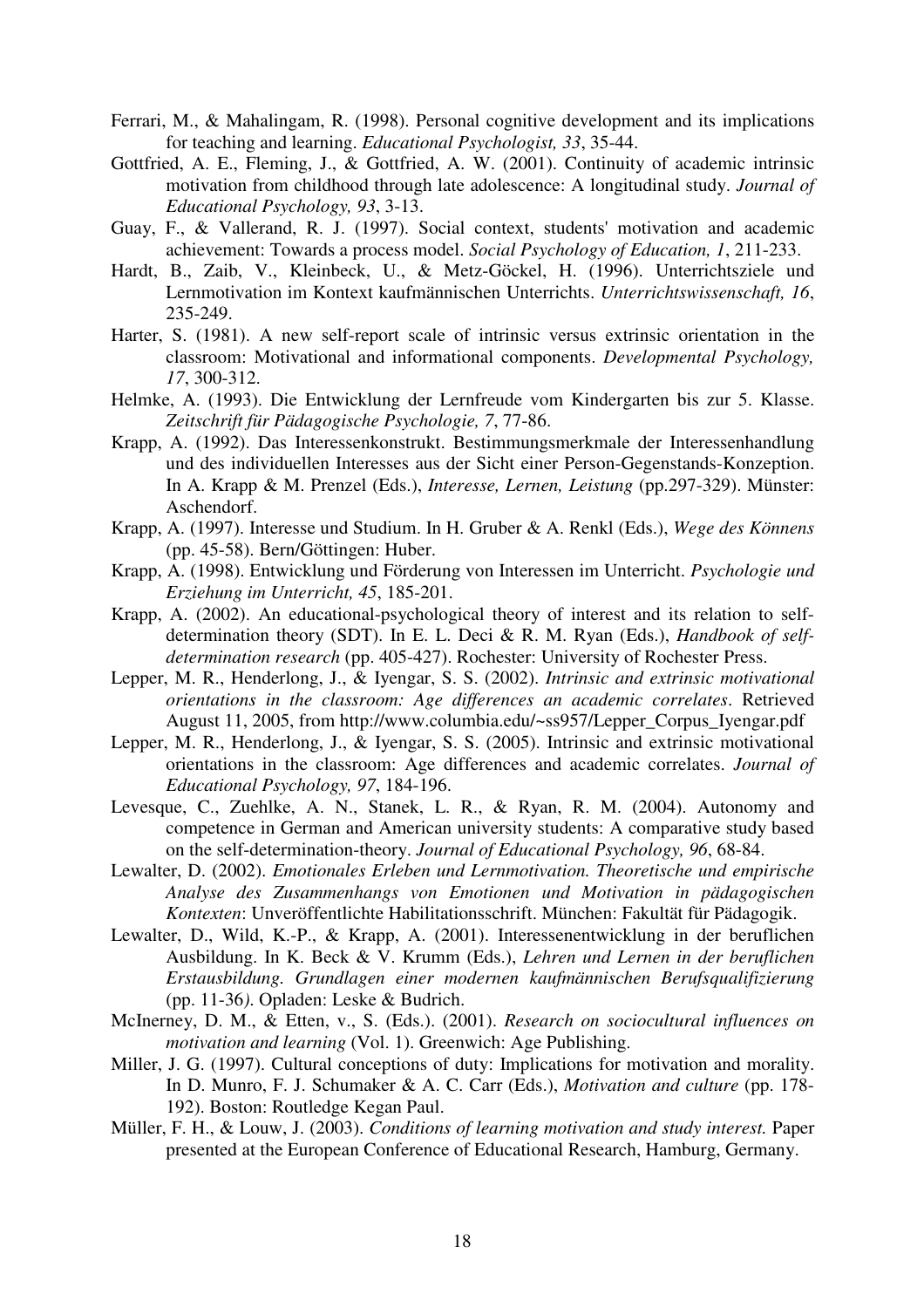- Müller, F. H., & Louw, J. (2004). Learning environment, motivation and interest: perspectives on self-determination theory. *South African Journal of Psychology, 34*, 169-190.
- Müller, F. H., & Palekčić, M. (2005). Bedingungen und Auswirkungen selbstbestimmt motivierten Lernens bei kroatischen Hochschulstudenten. *Empirische Pädagogik, 19*, 134-165.
- Noels, K. A. (2001). Learning Spanish as a second language: Learners orientations and perceptions of their teachers communication style. *Language Learning, 51*, 107- 144.
- Otis, F., Grouzet, M. E., & Pelletier, L. G. (2005). Latent motivational change in an academic setting: A 3-year longitudinal study. *Journal of Educational Psychology, 97*, 170-183.
- Palekčić, M., & Müller, F. H. (2004). Uvjeti i efekti interesa i motiva za izbor studija kod hrvatskih i njemačkih studenata. *Pedagogijska istraživanja, 1*, 160-193.
- Palekčić, M., Radeka, I., Petani, S., & Müller, F. H. (2004). Interes za Studij. Empirijsko istraživanje uvjeta i učinaka interesa za sveučilisni studij. *Napredak, 145*, 389-404.
- Prenzel, M. (1996). Bedingungen für selbstbestimmt motiviertes und interessiertes Lernen im Studium. In J. Lompscher & H. Mandl (Eds.), *Lehr- und Lernprobleme im Studium*  (pp. 11-22*)*. Bern: Huber.
- Prenzel, M. (1997). Sechs Möglichkeiten, Lernende zu demotivieren. In H. Gruber & A. Renkl (Eds.), *Wege des Könnens* (pp. 32-44). Bern/Göttingen: Huber.
- Prenzel, M., Eitel, F., Holzbach, R., Schoenheinz, R. J., & Schweiberer, L. (1993). Lernmotivation im studentischen Unterricht in Chirurgie. *Zeitschrift für Pädagogische Psychologie, 7*, 125-137.
- Prenzel, M., Kramer, K., & Drechsel, B. (2001). Selbstbestimmt motiviertes und interessiertes Lernen in der kaufmännischen Erstausbildung: Ergebnisse des Gesamtprojektes. In K. Beck & V. Krumm (Eds.), *Lehren und Lernen in der beruflichen Erstausbildung. Konzepte für eine moderne kaufmännische Berufsqualifizierung* (pp. 37-61). Opladen: Leske + Budrich.
- Reeve, J. (2002). Self-determination theory applied to educational settings. In E. L. Deci & R. M. Ryan (Eds.), *Handbook of self-determination research* (pp. 184-203). Rochester: University of Rochester Press.
- Ryan, R. M., Connell, J. P., & Grolnick, W. S. (1992). When achievement is not intrinsically motivated: A theory of internalization and self-regulation in school. In A. K. Boggiano & T. S. Pittman (Eds.), *Achievement and motivation: A social development perspective* (pp. 176-188). New York: Cambridge University Press.
- Ryan, R. M., & Deci, E. L. (2000). Self determination theory and the facilitation of intrinsic motivation, social development, and well-being. *American Psychologist, 55*, 68-78.
- Todt, E. (1990). Entwicklung des Interesses. In H. Hetzer (Ed.), *Angewandte Entwicklungspsychologie des Kindes- und Jugendalters* (pp. 213-264). Heidelberg: Quelle & Meyer.
- Vallerand, R. J. (1997). Toward a hierarchical model of intrinsic and extrinsic motivation. In M. P. Zanna (Ed.), *Advances in experimental social psychology* (Vol. 29, pp. 271- 360). San Diego: Academic Press.
- Vallerand, R. J., & Bissonnette, R. (1992). Intrinsic, extrinsic, and amotivational styles as predictors of behavior: A prospective study. *Journal of Personality, 60*, 599-620.
- Vallerand, R. J., Pelletier, L. G., Blais, M. R., Briere, N. M., Senecal, C., & Vallieres, E. F. (1992). The Academic Motivation scale. A measurement of intrinsic, extrinsic, and amotivation in education. *Educational and Psychological Measurement, 52*, 1003- 1017.
- Wigfield, A., & Harold, R. D. (1997). Change in children's competence beliefs and subjective task values across the elementary school years: a 3- year study. *Journal of Educational Psychology, 89*, 451-469.